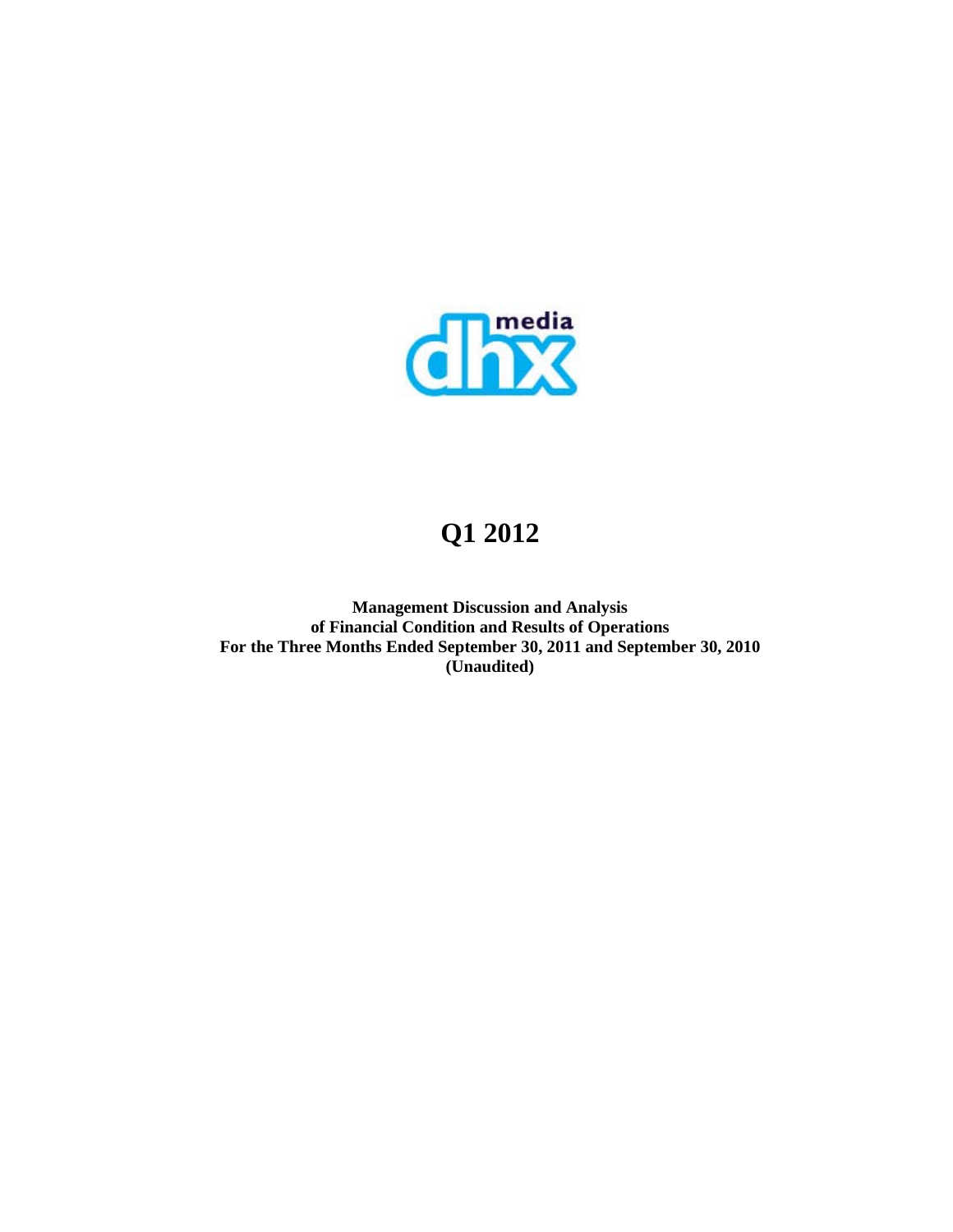# **MANAGEMENT DISCUSSION AND ANALYSIS**

*The following Management Discussion & Analysis ("MD&A") prepared as of December 9, 2011, should be read in conjunction with DHX Media Ltd.'s* (the "**Company**" or "**DHX**") *unaudited interim consolidated financial statements and accompanying notes for the three months ended September 30, 2011 and 2010, as well as the Company's annual MD&A ("2011 Annual MD&A")and audited consolidated financial statements for the years ended June 30, 2011 and 2010 (prepared in accordance with Canadian generally accepted accounting principles ("CGAAP")(as found on www.sedar.com or on DHX's website at www.dhxmedia.com). The unaudited interim consolidated financial statements and accompanying notes for the three months ended September 30, 2011 and 2010 have been prepared in accordance with international financial reporting standards ("IFRS"). In this MD&A, the term CGAAP refers to generally accepted accounting principles in Canada prior to the adoption of IFRS, and the term IFRS or GAAP refers to generally accepted accounting principles in Canada after the adoption of IFRS.* 

*The Company's auditors, Pricewaterhouse Coopers LLP, have not reviewed the unaudited interim consolidated financial statements and accompanying notes for the three months ended September 30, 2011 and 2010.* 

DHX is a public company incorporated under the Canadian Business Corporations Act whose common shares are traded on the Toronto Stock Exchange ("**TSX**") admitted on May 19, 2006 (symbol DHX). Additional information relating to the Company can be found on its website at www.dhxmedia.com or on SEDAR at www.sedar.com. The Company delisted its shares from the AIM market of the London Stock Exchange effective October 1, 2009.

The Company prepares its financial statements in accordance with in accordance with Canadian generally accepted accounting principles as set out in the CICA Handbook. In 2010, the CICA Handbook was revised to incorporate IFRS, and require publicly accountable enterprises to apply such standards effective for years beginning on or after January 1, 2011, and to provide comparative figures for 2011. Accordingly, the Company commenced reporting on this basis in its unaudited interim consolidated financial statements for the first quarter of 2012 (three months ended September 30, 2011).

As a result of the adoption of IFRS, certain trends in operating results presented under CGAAP may no longer be applicable under IFRS. In particular, the accounting for overall consolidation, share-based compensation, business combinations, cumulative translation adjustment, and deferred income taxes are significantly impacted by the changeover to IFRS – refer to "Accounting Policies and Transition to IFRS" section of this MD&A for additional information.

Figures in this MD&A are shown as millions (for example, \$100,000 is shown as \$0.10 million) and are approximate and have been rounded to the nearest ten thousand.

This MD&A contains certain forward-looking statements, which reflect DHX management's ("**Management**") expectations regarding the Company's growth, results of operations, performance, and business prospects and opportunities.

Statements about the Company's future plans and intentions, results, levels of activity, performance, goals or achievements, or other future events constitute forward-looking statements. Wherever possible, words such as "may," "will," "should," "could," "expect," "plan," "intend," "anticipate," "believe," "estimate," "predict," or "potential" or the negative or other variations of these words, or other similar words or phrases, have been used to identify these forward-looking statements. These statements reflect Management's current beliefs and are based on information currently available to Management.

Forward-looking statements involve significant risk, uncertainties, and assumptions. Many factors could cause actual results, performance, or achievements to differ materially from the results discussed or implied in the forward-looking statements. These factors should be considered carefully and readers should not place undue reliance on the forward-looking statements. Although the forward-looking statements contained in this MD&A are based on what Management believes to be reasonable assumptions, the Company cannot assure readers that actual results will be consistent with these forward-looking statements. These forwardlooking statements are made as of the date of this MD&A, and the Company assumes no obligation to update or revise them to reflect new events or circumstances. Many factors could cause the actual results, performance, or achievements of the Company to be materially different from any future results, performance, or achievements that may be expressed or implied by such forward-looking statements, including: general economic and market segment conditions, competitor activity, product capability and acceptance, international risk and currency exchange rates, and technology changes. An assessment of the risks that could cause actual results to materially differ from current expectations is contained in the "Risk Assessment" section of this MD&A and the 2011 Annual MD&A.

The foregoing is not an exhaustive list and other risks are detailed from time to time in other continuous disclosure filings of the Company. Should one or more of these risks or uncertainties materialize, or should assumptions underlying the forwardlooking statements prove incorrect, actual results may vary materially from those described herein as anticipated, believed, estimated, or expected.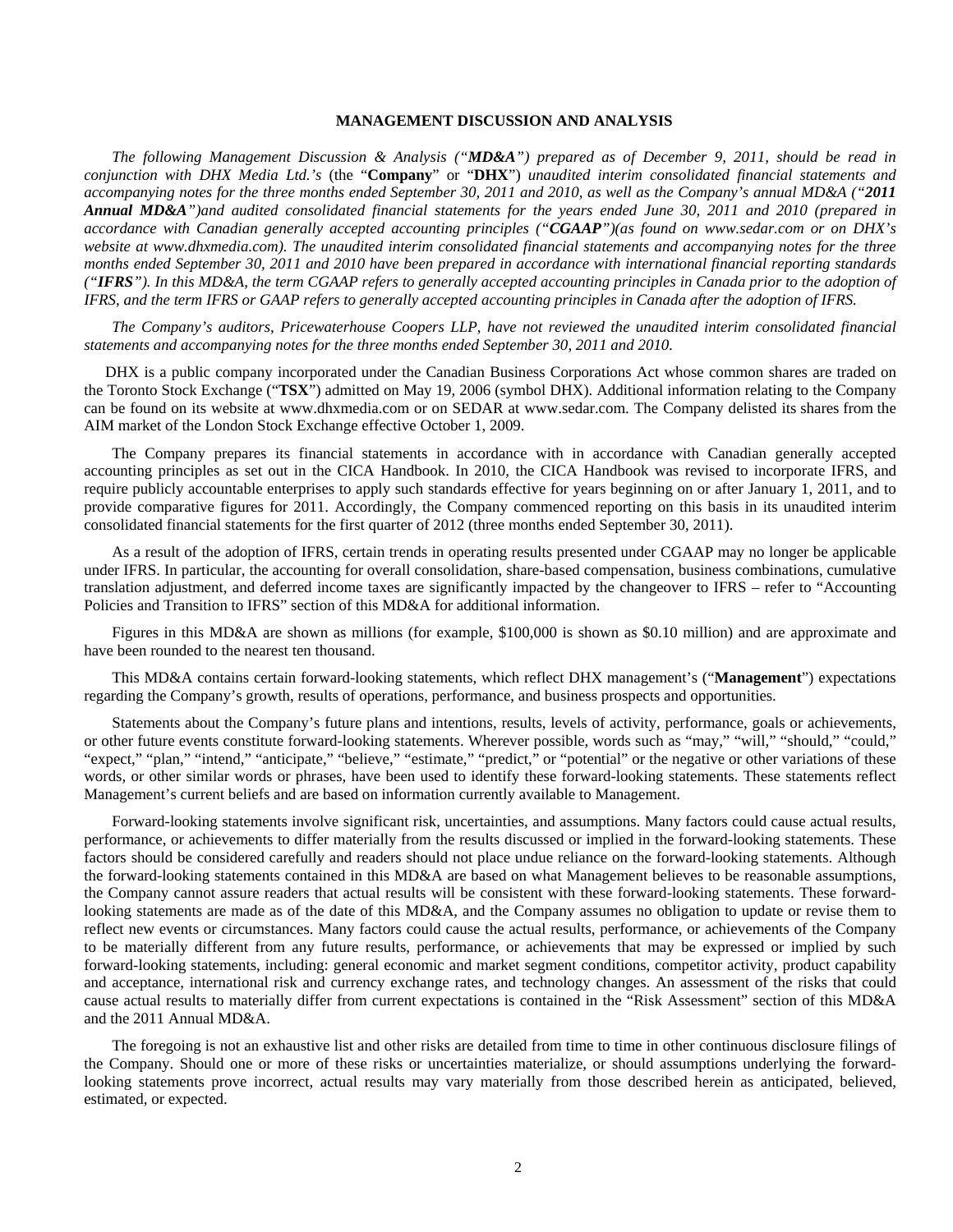#### **Business of the Company**

DHX is a leading independent supplier, distributor, and licensor of television and film productions. The Company was originally the result of the combination of The Halifax Film Company Limited ("**Halifax Film**") and Decode Entertainment Inc. ("**Decode**") during Fiscal 2006 and at the time of initial public offering. Since that time DHX has added Studio B Productions ("**Studio B**") on December 4, 2007, imX Communications Inc. ("**imX**") on July 20, 2008, and W!ldbrain Entertainment Inc. ("**DHX Wildbrain**") on September 14, 2010 (See "Wildbrain Acquisition" and "Acquisitions" section of the 2011 Annual MD&A posted on SEDAR at www.sedar.com). As previously announced in the Company's September 2010 press release relating to rebranding, all the Company's subsidiaries have been rebranded under the name DHX Media. Consistent with this initiative, throughout this MD&A and going forward the locations have been relabelled as follows: Halifax Film and imX are now referred as "**DHX Halifax**", Decode as "**DHX Toronto**", Studio B as "**DHX Vancouver**", and W!ldbrain as "**DHX Wildbrain**".

The Company produces, distributes, and exploits the rights for television and film programming. DHX's primary focus is on children's, youth, and family (collectively "**Children's and Family**") productions because of the international sales potential and longer-term and multiple revenue streams that this genre of programming provides. Children's and Family programming travels across cultures more easily than other genres and can therefore be sold into numerous markets, typically has a longer lifespan than other genres, and can be leveraged for merchandising and licensing revenues.

DHX's content library includes over 2,500 half-hours of programming and over 60 individual titles produced. The Company has over 15 children's series currently in first window broadcast on multiple major cable and broadcast networks in North America and internationally, including, *Yo Gabba Gabba, Waybuloo, Super Why, The Mighty Jungle, Bo on the Go!, Franny's Feet, Dirtgirlworld, How to be Indie, Animal Mechanicals, Kid vs. Kat,* and *Martha Speaks*. The Company's prime-time production slate also includes notable achievements in the comedy genre, including the award-winning Canadian prime-time comedy series *This Hour Has 22 Minutes*, which is produced for the CBC and is in production in its 19<sup>th</sup> Season. In addition, *The Mighty Jungle* was recently awarded a 2011 Gemini Award for Best Pre-School Program or Series. The Company operates from its offices and production facilities in Halifax, Toronto, and Vancouver, Canada, and Los Angeles, United States of America ("**USA**"), producing content for distribution in domestic and international markets which is marketed via its Toronto based sales group and licensed via its Los Angeles based licensing group.

# **Revenue Model**

The Company historically earns revenues primarily from four categories: 1) proprietary production, which includes Canadian and other rights proprietary programs, 2) distribution of its proprietary and third party acquired titles, 3) producer and service fees, which includes production services for third parties and equity investments, and 4) merchandising and licensing ("**M&L**") and other revenues which includes rental of studios and office facilities, music and royalty revenue, new media revenue, and licensing revenue on titles in the DHX library, including new for Fiscal 2011 and onward, *Yo Gabba Gabba Live!* ("**Yo Gabba**  Gabba Live!") stage tour revenues. The Company is able to generate revenue from productions by licensing its initial broadcast rights and pre-licensing of territories for its programs. Production revenues include the initial broadcast license revenues and any pre-sales or distribution advances included in the initial financing of the production of a film and television program. Once a production is completed and delivered, the program is included in the Company's library of film and television programming. Further revenue from exploitation of the program is included in distribution revenue if it relates to television licences and in M&L if it relates to royalties or revenues generated from non-television licenses. The Company also generates revenue from programs in which it retains Canadian and other limited participation rights and, in certain instances, from production services for productions whose copyright is owned by third parties and equity investments.

#### *Production Revenue*

The Company derives proprietary production revenues, which includes other proprietary titles with Canadian and other rights, from the grant of initial broadcast rights for the initial showing of commissioned productions and pre-licensing of territories. These fees are typically collected partially upon commissioning of a production, during production, and finally once a completed production is delivered for broadcast, and at some point in time after delivery as a holdback (See "Critical Accounting Policies and Estimates" section of the 2011 Annual MD&A for details on revenue recognition).

## *Distribution Revenue*

The Company is able to retain or obtain the ownership rights to its proprietary, other proprietary titles, and third party acquired titles, which permits the Company to generate further revenues from the distribution of the Company's productions. In addition to generating revenues from the sale of initial broadcast rights, the Company is able to concurrently generate revenues from the sale of broadcast rights in other jurisdictions and on other platforms (such as DVD and home entertainment) for specified periods of time. Distribution revenue also includes theatrical and other revenues generated on its feature films.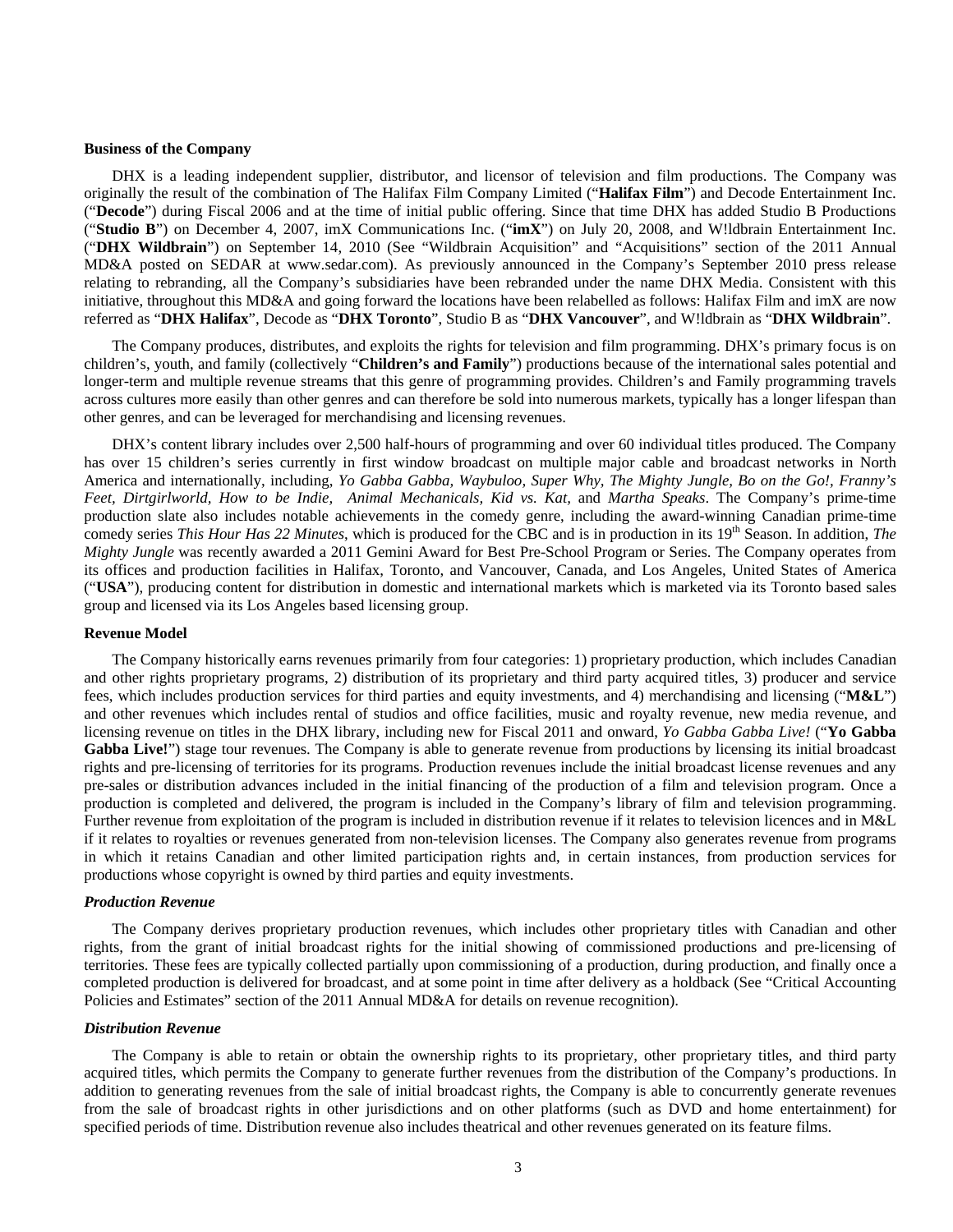## *Producer and Service Fee Revenue*

Producer and service fee revenue includes revenue accounted for using the percentage of completion method for revenues for service and corporate overhead fees earned for producing television shows and movies of the week ("**MOW**").

#### *M&L and Other Revenue*

M&L and other revenue includes rental of studios, equipment, and office facilities, music and royalty revenues, new media revenue, and new for 2011 and onward licensing revenues for *Yo Gabba Gabba* and *Yo Gabba Gabba Live!*.

# **SUMMARY CONSOLIDATED FINANCIAL INFORMATION**

The summary consolidated financial information set out below for the three months ended September 30, 2011 and 2010 has been derived from the Company's unaudited interim consolidated financial statements and accompanying notes for the three months ended September 30, 2011 and 2010, and can be found at www.sedar.com or DHX's website at www.dhxmedia.com. **Each reader should read the following information in conjunction with those statements and the related notes.** 

|                                                                                | <b>Three Months Ended</b>                    | <b>Three Months Ended</b>               |
|--------------------------------------------------------------------------------|----------------------------------------------|-----------------------------------------|
|                                                                                | September 30, 2011                           | September 30, 2010                      |
|                                                                                | $($ \$000 $)$                                | $($ \$000 $)$                           |
|                                                                                | (except per share data)                      | (except per share data)                 |
| Consolidated Statements of Income (Loss) and Comprehensive Income (Loss) Data: | <b>IFRS</b>                                  | <b>IFRS</b>                             |
|                                                                                | 16,944                                       | 12,227                                  |
|                                                                                | (11, 844)                                    | (7,310)                                 |
|                                                                                | 5,100                                        | 4.917                                   |
|                                                                                | (3,668)                                      | (3, 423)                                |
| Impairment in value of certain investment in film and television programs      | (135)                                        | (100)                                   |
|                                                                                | (19)                                         | (71)                                    |
|                                                                                | (797)                                        | (681)                                   |
|                                                                                | (163)                                        | (213)                                   |
|                                                                                | 318                                          | 429                                     |
|                                                                                | 867                                          | 54                                      |
|                                                                                | 13                                           | (10)                                    |
|                                                                                | 1,198                                        | 473                                     |
|                                                                                | 0.01                                         | 0.01                                    |
|                                                                                | 0.01                                         | 0.01                                    |
| Weighted average common shares outstanding (expressed in thousands)            |                                              |                                         |
|                                                                                | 61,465                                       | 61,627                                  |
|                                                                                | 61,535                                       | 62,033                                  |
|                                                                                | As at September 30,<br>2011<br>$($ \$000 $)$ | As at June 30,<br>2011<br>$($ \$000 $)$ |
|                                                                                | <b>IFRS</b>                                  | <b>IFRS</b>                             |
| <b>Consolidated Balance Sheet Data:</b>                                        |                                              |                                         |
|                                                                                | 24,508                                       | 25.585                                  |

|                                                                                                                                                                                        | 42.602  | 39.184  |
|----------------------------------------------------------------------------------------------------------------------------------------------------------------------------------------|---------|---------|
|                                                                                                                                                                                        | 149.890 | 148.236 |
|                                                                                                                                                                                        | 67.489  | 66.766  |
|                                                                                                                                                                                        | 82.401  | 81.470  |
|                                                                                                                                                                                        |         |         |
| <sup>1</sup> The financial information for the three months ended September 30, 2011 in the table includes full quarterly results for DHX Halifax, DHX Toronto, DHX Vancouver, and DHX |         |         |

Wildbrain. The financial information for the month ended September 30, 2010 in the tables include full results for DHX Halifax, DHX Toronto, DHX Vancouver, but only 16 days activity for DHX Wildbrain (see–"Wildbrain Acquisition" section of this MD&A).

<sup>2</sup>Certain of the comparative Non-GAAP Financial Measures ("NGFM") are adjusted for all necessary adjustments, consisting of normal recurring adjustments and any changes in the current definition of NGFM (see "Use of Non-GAAP Financial Measures" section of this MD&A for further details).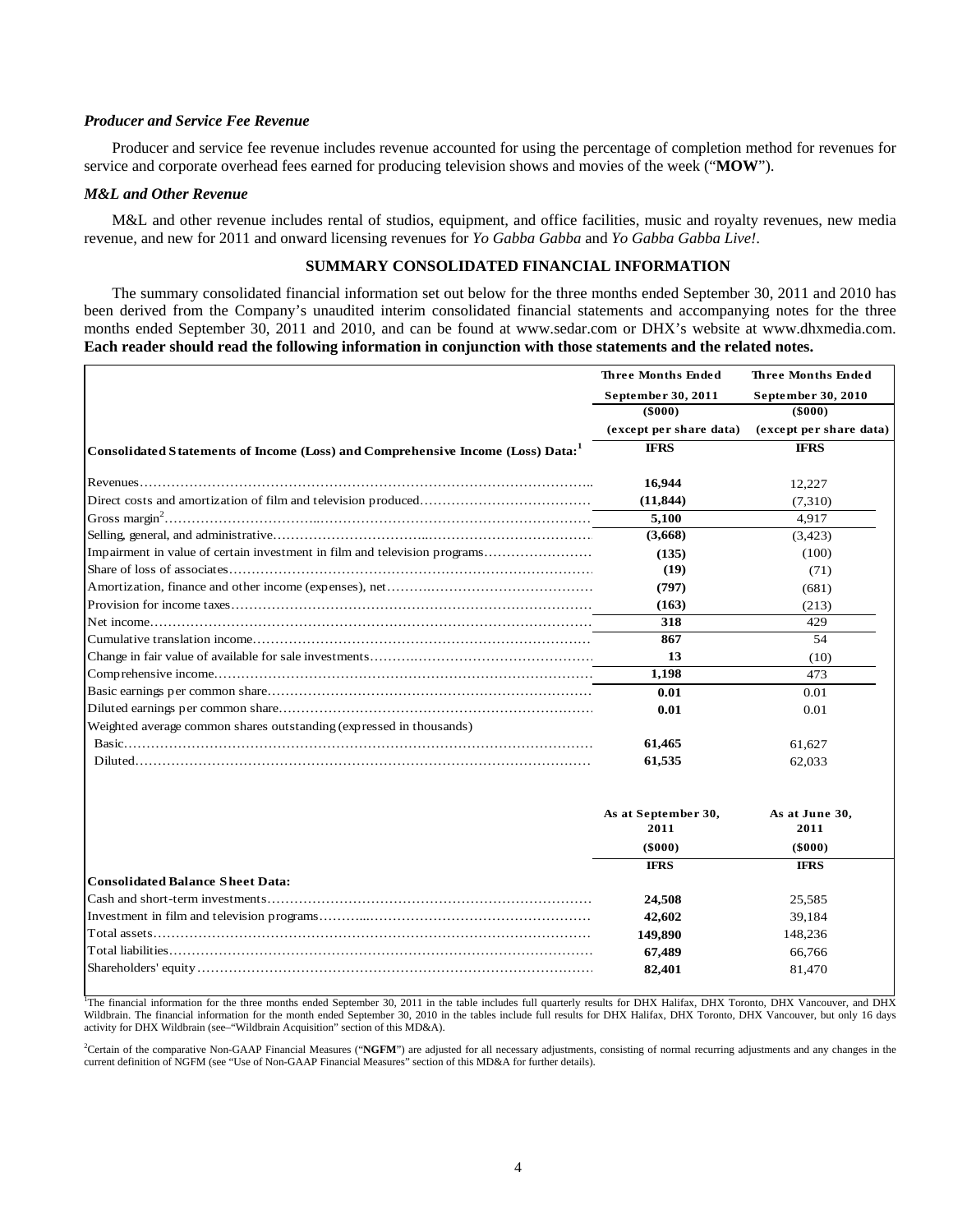# **SELECTED CONSOLIDATED QUARTERLY FINANCIAL INFORMATION**

The following table sets out selected consolidated financial information for each of the last eight quarters with the last one being the most recent quarter ended September 30, 2011. The information for the last three quarters of Fiscal 2010 is reported on a CGAAP basis (prior to the adoption of IFRS) while the information for the four quarters of Fiscal 2011 and the first quarter of Fiscal 2012 is reported on an IFRS basis. Accordingly, the financial information for the three quarters of Fiscal 2010 may not be comparable to subsequent periods.

|                                                         | Fiscal $2012^1$                         |                                           | Fiscal $2011^1$                          |                                         |                                         |                                            | Fiscal 2010 <sup>1</sup>                 |                                        |
|---------------------------------------------------------|-----------------------------------------|-------------------------------------------|------------------------------------------|-----------------------------------------|-----------------------------------------|--------------------------------------------|------------------------------------------|----------------------------------------|
| (All numbers are in thousands<br>except per share data) | $Q1^3$<br>$30-Sep$<br>\$<br><b>IFRS</b> | $Q4^3$<br>$30 - Jun$<br>\$<br><b>IFRS</b> | $Q3^3$<br>$31$ -Mar<br>\$<br><b>IFRS</b> | $Q2^3$<br>$31-Dec$<br>\$<br><b>IFRS</b> | $Q1^3$<br>$30-Sep$<br>\$<br><b>IFRS</b> | $Q4^3$<br>$30 - Jun$<br>\$<br><b>CGAAP</b> | $Q3^3$<br>$31$ -Mar<br>S<br><b>CGAAP</b> | $Q2^3$<br>31-Dec<br>\$<br><b>CGAAP</b> |
| Revenue                                                 | 16,944                                  | 11,518                                    | 12,283                                   | 19,381                                  | 12,227                                  | 9,081                                      | 9,015                                    | 9,427                                  |
| Gross Margin <sup>2</sup>                               | 5,100                                   | 4,740                                     | 5,512                                    | 7,103                                   | 4,917                                   | 4,196                                      | 3,338                                    | 4,018                                  |
| EBITDA and<br>Adjusted EBITDA <sup>2 &amp; 3</sup>      | 1,662                                   | 1,168                                     | 1,464                                    | 2,919                                   | 1,636                                   | 1,024                                      | 479                                      | 935                                    |
| Net Income (Loss)                                       | 318                                     | (20)                                      | 370                                      | 854                                     | 429                                     | (78)                                       | (535)                                    | (209)                                  |
| Comprehensive Income (Loss)                             | 1,198                                   | (240)                                     | 560                                      | 371                                     | 473                                     | (78)                                       | (535)                                    | (209)                                  |
| Basic Earnings (Loss) Per Common Share                  | 0.01                                    | 0.00                                      | 0.01                                     | 0.01                                    | 0.01                                    | 0.00                                       | (0.01)                                   | (0.01)                                 |
| Diluted Earnings (Loss) Per Common Share                | 0.01                                    | 0.00                                      | 0.01                                     | 0.01                                    | 0.01                                    | 0.00                                       | (0.01)                                   | (0.01)                                 |

1 Q1 2012 and Q2-Q4 2011 include full quarterly results for: DHX Halifax, DHX Toronto, DHX Vancouver, and DHX Wildbrain. Q1 2011 includes full quarterly results for: DHX Halifax, DHX Toronto, and DHX Vancouver, but only 16 days of DHX Wildbrain. The financial information for Fiscal 2010 includes full quarterly results for: DHX Halifax, DHX Toronto, and DHX Vancouver, but does not include DHX Wildbrain.

<sup>2</sup>Certain of the comparative Non-GAAP Financial Measures ("NGFM") are adjusted for all necessary adjustments, consisting of normal recurring adjustments and any changes in the current definition of NGFM (see "Use of Non-GAAP Financial Measures" section of this MD&A for further details).

<sup>3</sup>The Adjusted EBITDA figures shown above were adjusted for the impairment in value of certain investments in film and television programs and foreign exchange gain (loss) as management believes the adjusted figures to be a more meaningful indicator of operating performance (see "Reconciliation of Historical Results to EBITDA and Adjusted EBITDA" of this MD&A).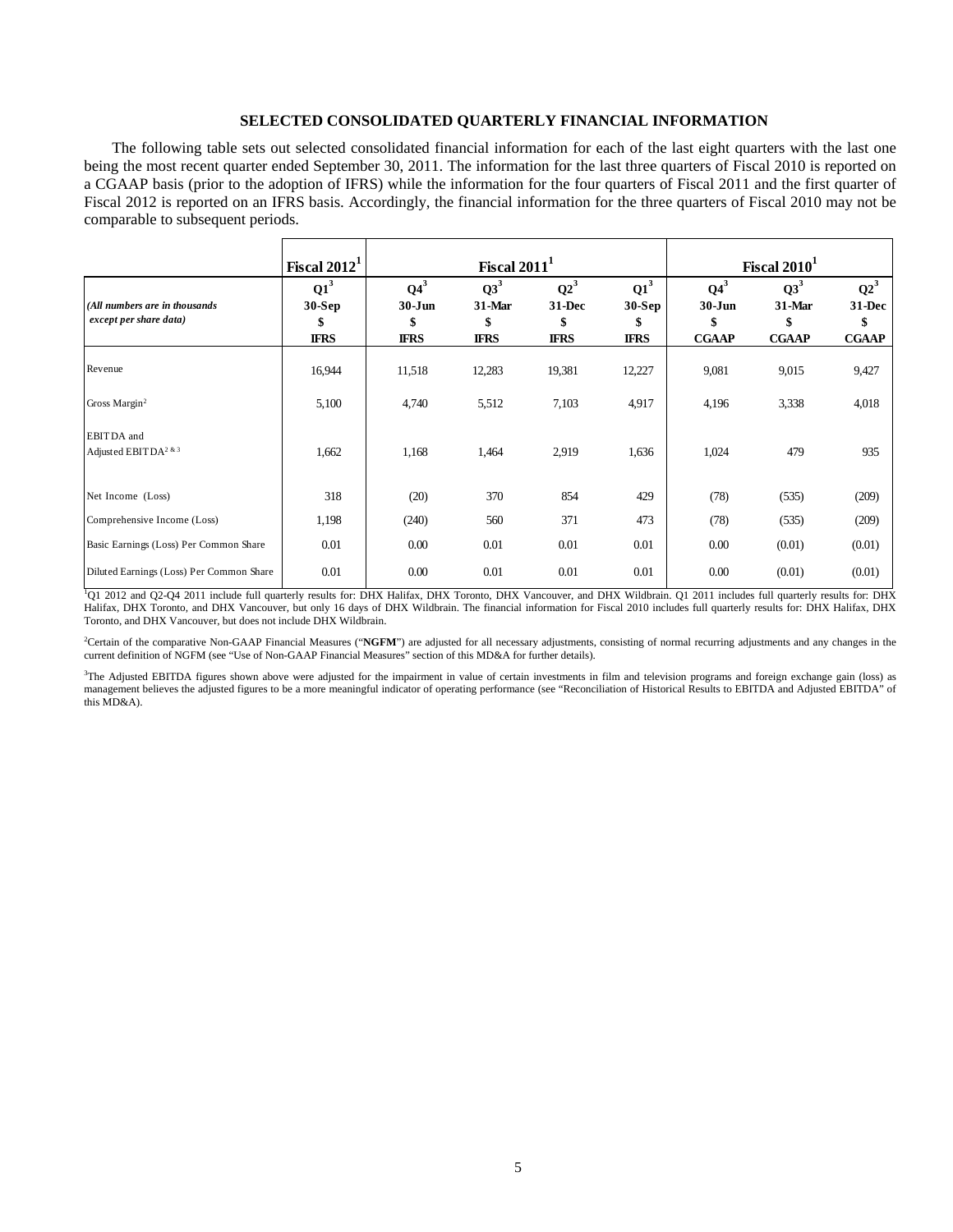# **Results for the three months ended September 30, 2011 ("Q1 2012") compared to the three months ended September 31, 2010 ("Q1 2011")**

#### *Revenues*

Revenues for Q1 2012 were \$16.94 million, up 39% from \$12.23 million for Q1 2011. The increase in Q1 2012 was due to significant increases in producer and service fee and new media revenues, and an increase in M&L.

*Proprietary production revenues*: Proprietary production revenues for Q1 2012 of \$4.20 million decreased slightly by 4% compared to \$4.37 million for Q1 2011. The overall decrease was made up of a 30% decrease to \$0.95 million (Q1 2011-\$1.36 million) in DHX Halifax, a 190% increase to \$2.64 million for Q1 2012 (Q1 2011-\$0.91 million) for DHX Toronto, and a 69% decrease to \$0.61 million for DHX Vancouver (Q1 2011-\$1.97 million).

For Q1 2012, the Company added 33 half-hours to the library. The breakdown for Q1 2012 is 15.0 half-hours - \$4.20 million of proprietary film and television program production revenue versus the 29.0 half-hours for Q1 2011, where the programs have been delivered and the license periods have commenced for consolidated entities and 18 half-hours in intellectual property ("**IP**") rights for third party produced titles (no half-hours in Q1 2011).

As part of the maturation of DHX, specifically the experience our in house international television distribution team has gained over the years along with the licensing expertise the Company picked up from the Wildbrain acquisition, the Company is strategically targeting third party produced titles for IP rights deploying this strategy. As noted above, the Company added 18.0 half-hours (6 half-hours for *How to be Indie* and 12 half-hours for the UK breakout property *Rastamouse*) for Q1 2012 (no halfhours in Q1 2011) to the library.

Included in the proprietary production revenue totals for Q1 2012 are no half-hours delivered but \$0.91 million recognized in revenue (Q1 2011-no half-hours delivered but \$1.04 million recognized in revenue) for other proprietary titles where the Company has Canadian rights and other rights, which are being accounted for using the percentage of completion method. Q1 2012 proprietary deliveries were in line with scheduled deliveries and Management's expectations.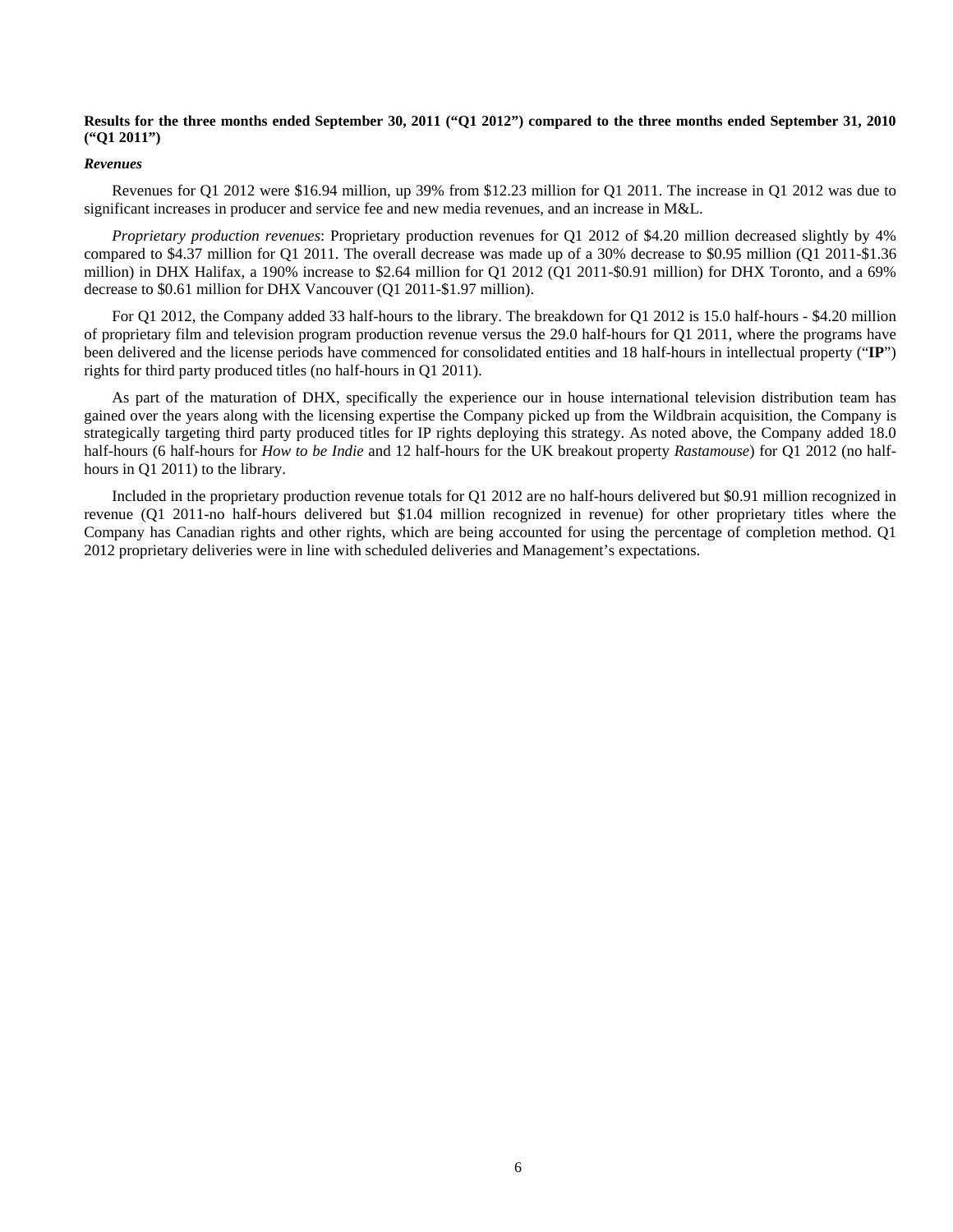|                                                                   |                                      |                                | Q1 2012                         | Q1 2011               |                                 |  |
|-------------------------------------------------------------------|--------------------------------------|--------------------------------|---------------------------------|-----------------------|---------------------------------|--|
| Title                                                             | Season or Type \$ Million Half-hours |                                |                                 | \$ Million Half-hours |                                 |  |
| <b>DHX</b> Toronto:                                               |                                      |                                |                                 |                       |                                 |  |
| Super Why (CBC)                                                   | $\rm II$                             |                                | 7.0                             |                       |                                 |  |
| <i>Subtotals</i>                                                  |                                      | 2.34                           | 7.0                             | \$                    |                                 |  |
| <b>DHX</b> Vancouver:                                             |                                      |                                |                                 |                       |                                 |  |
| Kid vs. Kat                                                       | $\rm II$                             |                                |                                 |                       | 13.0                            |  |
| Subtotals                                                         |                                      | \$<br>$\overline{\phantom{a}}$ | $\overline{\phantom{a}}$        | 1.97<br>\$            | 13.0                            |  |
| <b>DHX</b> Halifax:                                               |                                      |                                |                                 |                       |                                 |  |
| American Refugees                                                 | Demo                                 |                                | 1.0                             |                       |                                 |  |
| <b>Animal Mechanicals</b>                                         | $\rm III$                            |                                |                                 |                       | 1.0                             |  |
| Pirates                                                           | $_{\rm II}$                          |                                | $N/A$ <sup><math>1</math></sup> |                       | 8.0                             |  |
| That's So Weird!                                                  | $\rm II$                             |                                | $\overline{a}$                  |                       | 5.0                             |  |
| That's So Weird!                                                  | $\rm III$                            |                                | 4.0                             |                       |                                 |  |
| This Hour Has 22 Minutes                                          | <b>XVIII</b>                         |                                |                                 |                       | 2.0                             |  |
| This Hour Has 22 Minutes                                          | XIX                                  |                                | 3.0                             |                       | $\overline{\phantom{a}}$        |  |
| Subtotals                                                         |                                      | 0.95<br>\$                     | 8.0                             | \$<br>1.36            | 16.0                            |  |
| Other Proprietary Titles with Canadian and Other Rights           |                                      |                                |                                 |                       |                                 |  |
| <b>DHX</b> Toronto:                                               |                                      |                                |                                 |                       |                                 |  |
| Waybuloo (RDF Rights)                                             | $\rm II$                             |                                |                                 |                       | $N/A$ <sup><math>1</math></sup> |  |
| Waybuloo (RDF Rights)                                             | $\rm III$                            |                                | $N/A$ <sup><math>I</math></sup> |                       | $\sim$                          |  |
| <b>Subtotals</b>                                                  |                                      | 0.30<br>\$                     | N/A                             | \$<br>0.91            | N/A                             |  |
| <b>DHX</b> Vancouver:                                             |                                      |                                |                                 |                       |                                 |  |
| Ice Road Terror                                                   | <b>MOW</b>                           |                                | $N/A$ <sup><math>I</math></sup> |                       | $N/A$ <sup><math>I</math></sup> |  |
| Martha Speaks (TVO)                                               | IV                                   |                                | $N/A$ <sup><math>I</math></sup> |                       | $N/A$ <sup><math>I</math></sup> |  |
| Subtotals                                                         |                                      | 0.61<br>S                      | $\overline{\phantom{a}}$        | 0.13<br>\$            | N/A                             |  |
| Subtotals-Other Proprietary Titles with Canadian and Other Rights |                                      | 0.91                           | $\overline{\phantom{a}}$        | 1.04                  | $\mathcal{L}_{\mathcal{A}}$     |  |
| <b>Total Consolidated Entities</b>                                |                                      | 4.20<br>S                      | 15.0                            | 4.37<br>S             | 29.0                            |  |
| Third Party Produced Titles with IP Rights                        |                                      |                                |                                 |                       |                                 |  |
| How to Be Indie                                                   |                                      |                                | 6.0                             |                       |                                 |  |
| Rastam ouse                                                       |                                      |                                | 12.0<br>18.0                    |                       |                                 |  |
| <b>Total Half-hours</b>                                           |                                      |                                | 33.0                            |                       | 29.0                            |  |
|                                                                   |                                      |                                |                                 |                       |                                 |  |

The breakdown for content library deliveries (including proprietary deliveries and deliveries on IP rights for third party produced titles) and dollar value subtotals for locations for  $\overrightarrow{O1}$  2012 and  $\overrightarrow{O1}$  2011 was as follows:

<sup>*IN/A – Not applicable as deliveries of half-hours have either already been counted when title delivered in the first instance or in the case of the shows using</sup> percentage of completion method, are not yet delivered*.

*Producer and service fee revenues:* For Q1 2012, the Company earned \$6.40 million for producer and service fee revenues, an increase of 164% versus the \$2.42 million for Q1 2011. DHX Vancouver earned \$2.13 million (Q1 2011-\$1.30 million) and DHX Wildbrain earned \$4.27 million for Q1 2012 (Q1 2011-\$1.12 million). For Q1 2012, the breakdown for major projects over \$0.10 million for DHX Vancouver was \$1.26 million for *My Little Pony* Seasons 2-3 and \$0.82 million for *Pound Puppies* Seasons 1-2. For Q1 2012, the breakdown for major projects over \$0.10 million for DHX Wildbrain was \$0.67 million for *Monster High* Seasons 5-6, \$1.40 million for *The Ricky Gervais Show* Seasons 2-3, \$0.20 million for *Oki's Oasis* Pilot, and \$1.95 million for *How to Train Your Dragon* Season 1.

*Distribution revenues*: For Q1 2012, distribution revenues were down 54% to \$1.37 million from \$2.95 million for Q1 2011, generally due to timing of license periods for existing contracts on hand. The Company remains on track to achieve its previously stated Fiscal 2012 target for distribution revenue (see "Outlook" section of this MD&A for further details). For Q1 2012, the Company recognized revenue on several contracts throughout its existing library and delivered episodes of newer titles. Some of the more significant sales were on the following titles: *Dirtgirlworld* Season 1, *Animal Mechanicals* Seasons 1-4, *Save Ums!* Seasons 1-2, *Super Why!* Season 1, *Kid vs. Kat* Seasons 1-2, *Bo on the Go!* Seasons 1-3, and *How to be Indie* Seasons 1-2.

*Music and M&L royalty revenues*: For Q1 2012, music, M&L, and royalty revenues increased 15% to \$2.51 million (Q1 2011-\$2.19 million). Overall, music, M&L, and royalty revenues were up 15% due specifically to increases in *Yo Gabba Gabba*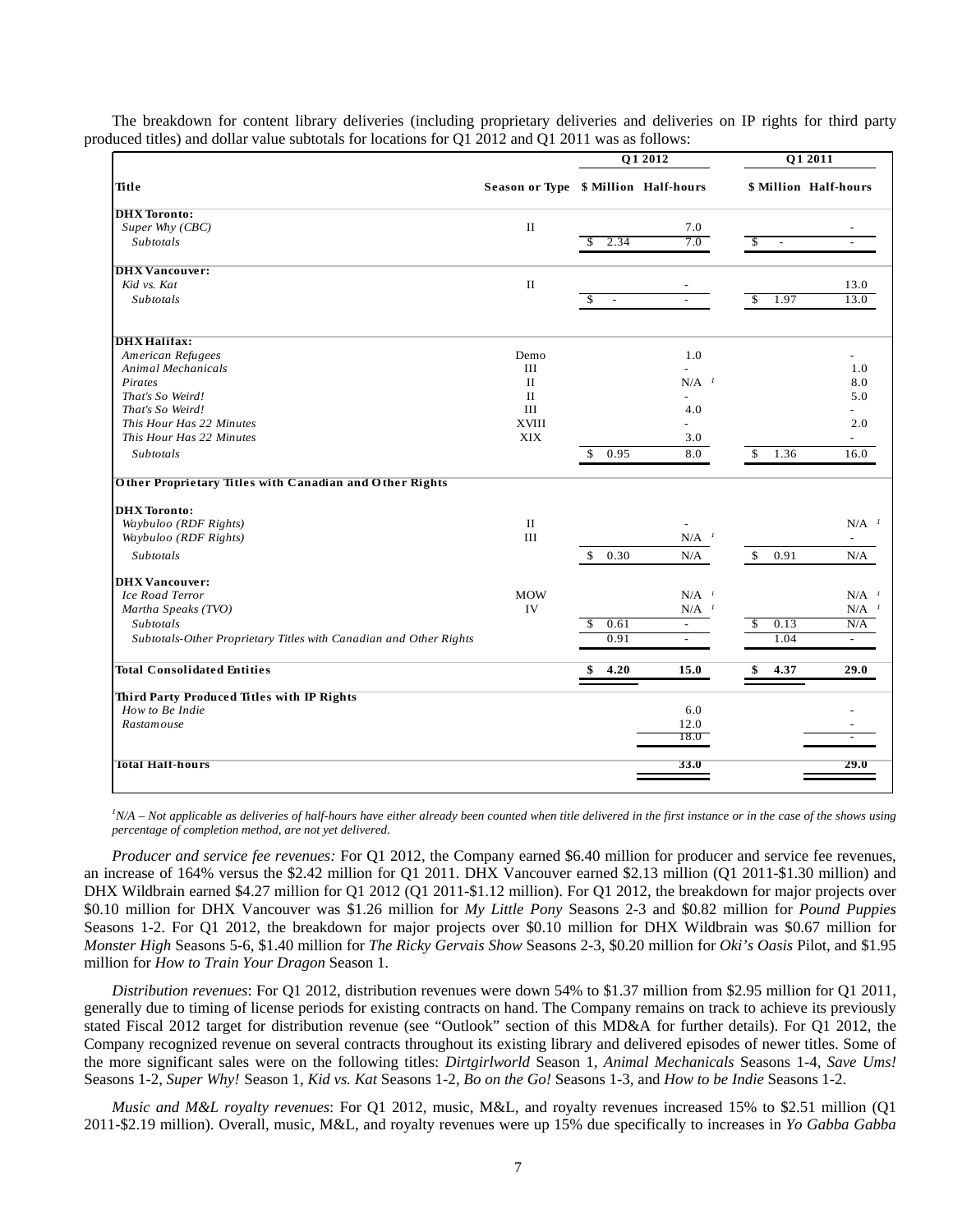royalties. Traditional DHX music, M&L, and royalty revenues was up 108% to \$0.27 million for Q1 2012 (Q1 2011-\$0.13 million). Gross *Yo Gabba Gabba* revenues were \$1.11 million based on timing of actual shows for *Yo Gabba Gabba Live!* versus Q1 2011 (\$1.95 million) and \$1.13 million, up considerably over Q1 2011 (\$0.13 million), for other M&L. This growth is partially due to the inclusion of an entire quarter of activity for Q1 2012 versus only 16 days for Q1 2011.

*New Media Revenues*: For Q1 2012, new media revenues increased 1,217% to \$2.37 million (Q1 2011-\$0.18 million) including \$1.90 million for UMIGO (you make it go) (Q1 2011-nil) and \$0.47 million, up 161%, (Q1 2011-\$0.18 million) for other new media projects.

*Rental revenues*: For Q1 2012, rental revenues were \$0.09 million, down 25% from Q1 2011 of \$0.12 million, as a result of lower rental revenues of studio and office facilities to third parties of the Company's DHX Halifax Children's Studio and rental of office and equipment of the Company's Toronto, Ontario office.

#### *Gross Margin*

Gross margin for Q1 2012 was \$5.10 million, an increase in absolute dollars of 4% compared to \$4.92 million for Q1 2011. The overall margin at 30% of revenue for Q1 2012 was at the low end, but in line with Management's Q1 2012 expectations based on Q1 2012 scheduled revenue mix. Specifically, it is as a result of the higher weighting of producer fees and service revenues scheduled and delivered in the quarter as compared to other higher margin revenue streams and upon the adoption of IFRS, specifically the changes to consolidation, as certain production and service revenues are fully consolidated and shown gross under IFRS that were previously shown as net revenue amounts using the equity method. The resulting effect is an increase to revenue and direct production costs, but no net increase to gross margin dollars. Therefore, when the gross margin is calculated it results in the same gross margin dollar amount but a lower gross margin percentage. The Company expects this to smooth out somewhat over the remainder of Fiscal 2012, and for the gross margin percentage to increase to or near its recent historic averages.

For Q1 2012, the margins for each revenue category in absolute dollars and as a margin percentage were as follows: production revenue margin of \$0.86 million or 20%, net producer and service fee revenue margin of \$1.20 million or 19%, distribution revenue margin of \$0.89 million or 65% (\$0.52 million or 38% when \$0.37 million for the amortization of acquired libraries is removed), new media margin at \$0.69 million, and rental revenue margin of \$0.09 million. For Q1 2012, music, M&L, and royalty revenue margin was \$1.37 million or 55%. The breakdown for music, M&L, and royalty margin was \$0.25 million for traditional DHX music and royalty and \$1.12 million margin for *Yo Gabba Gabba* including *Yo Gabba Gabba Live!* tour.

In particular, production, producer and service fee revenue, distribution, and M&L on *Yo Gabba Gabba* in terms of absolute dollars contributed \$0.86 million, \$1.20 million, \$0.89 million and \$1.12 million, respectively or 80% of the total margin. Production margin at 20%, based on product delivery mix, was at the low end, but in line with Management's expectations. Producer and service fee margins can vary greatly and at 19% is at the low end of Management's expectations. Distribution margin can fluctuate greatly from title-to-title and at 65% is at the higher end of Management's expectations.

#### *Other Expenses (Income)*

#### *SG&A*

SG&A costs for Q1 2012 were up 7% at \$3.67 million compared to \$3.42 million for Q1 2011. Specifically, SG&A costs (excluding DHX Wildbrain) for DHX Toronto, DHX Vancouver, and DHX Halifax were \$2.50 million (Q1 2011-\$3.14 million) and SG&A costs for DHX Wildbrain for Q1 2012 were \$1.17 million (Q1 2011-\$0.28 million, however, was for only 16 days activity). Management was very pleased with SG&A costs for Q1 2012 (excluding DHX Wildbrain) at \$2.50 million as these were down 20% (well ahead of Management's expectations of a 5% reduction) as compared to Q1 2011.

#### *Amortization*

For Q1 2012, amortization was up 14% to \$0.88 million (Q1 2011-\$0.77 million). For Q1 2012, the amortization of acquired libraries was up 46% to \$0.38 million (Q1 2011-\$0.26 million) which relates to the library titles that have a maximum 20 year life for amortization purposes, have minimal ongoing cash costs associated with selling, and are viewed as long-term assets. For Q1 2012, amortization of PP&E was up 21% to \$0.29 million (Q1 2011-\$0.24 million) based generally due to new equipment put in use during Q4 2011 at DHX Wildbrain. For Q1 2012, amortization of intangible assets was down 22% to \$0.21 million (Q1 2011- \$0.27 million) which relates to the intangible assets acquired as part of the acquisitions of Decode, Studio B, and DHX Wildbrain.

#### *Development and Other Expenses*

During Q1 2012 development expenses were \$0.08 million (Q1 2011-\$0.07 million). For Q1 2012, other expense was \$0.06 million (Q1 2011-nil) for a write off of a UK value added tax account deemed not recoverable.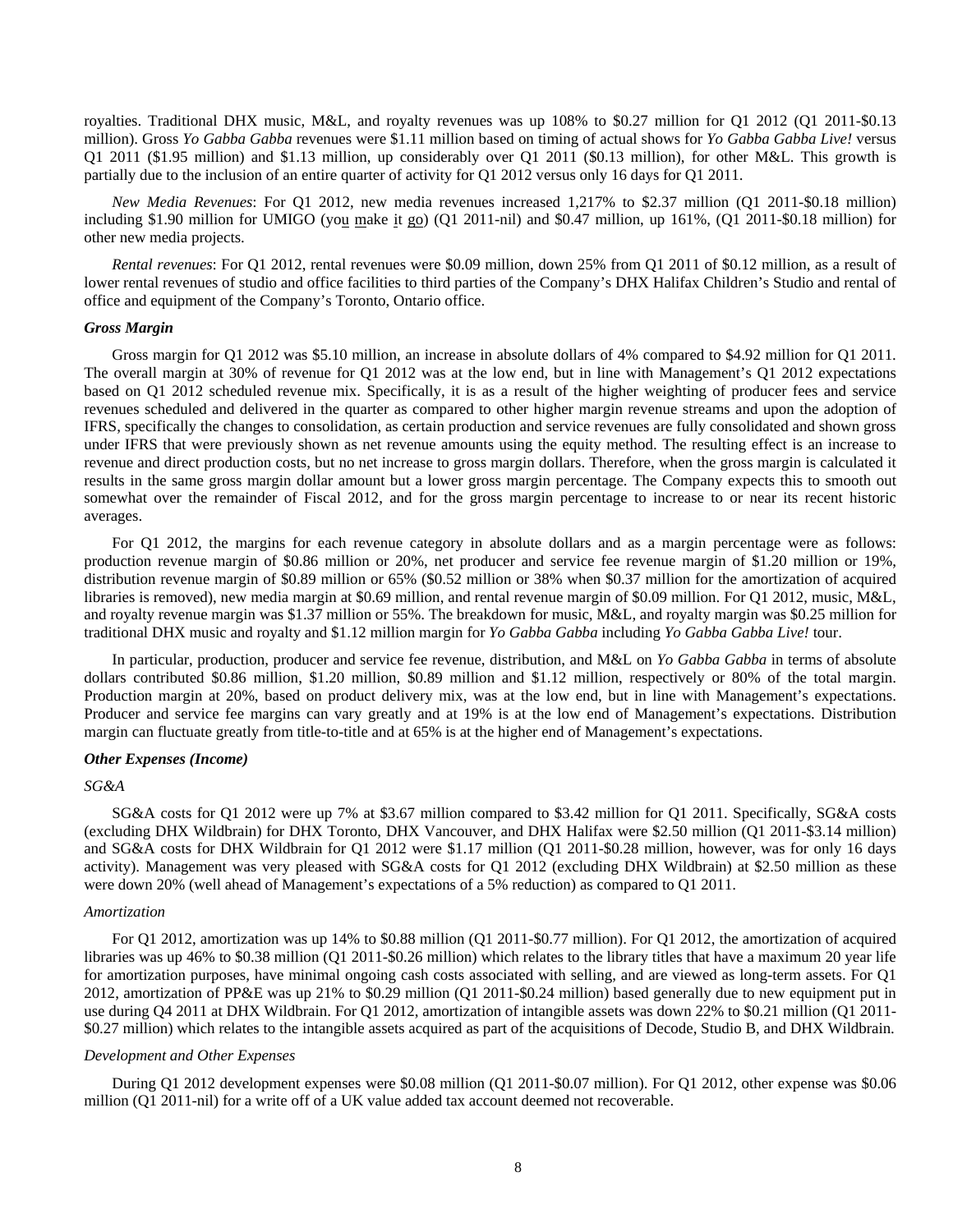#### *Impairment in Value of Certain Investment in Film and Television Programs*

During Q1 2012, the Company recorded an impairment in value of certain investments in film and television programs of \$0.13 million (Q1 2011-\$0.10 million).

## *Share of Loss of Associates (Formerly Equity Income (Loss))*

For Q1 2012, the Company recorded its share of loss of associates of \$0.02 million for its investment in Tribal Nova (Q1 2011-\$0.07 million loss). For Q1 2012, the \$0.02 million loss was made up of \$0.06 million in amortization of Tribal Nova intangibles offset by \$0.04 million of income for the Company's share of Tribal Nova.

#### *Finance Income and Expenses (Formerly Interest Income (Expense) and Foreign Exchange Gain (Loss))*

For Q1 2012, the Company recorded net finance income of \$0.22 million versus \$0.15 million net finance income for Q1 2011. Q1 2012 net finance income consists of \$0.03 million for finance costs on long-term debt and \$0.02 million for finance and bank charges (Q1 2011-\$0.04 million and \$0.01 million, respectively), offset by finance income of \$0.06 million (Q1 2011-\$0.06 million) and foreign exchange gain of \$0.21 million (Q1 2011-\$0.15 million foreign exchange gain). The foreign exchange gain was due to fluctuations of the Canadian dollar against the USD, GBP, and Euro since June 30, 2011 and the breakdown for Q1 2012 was as follows: \$0.08 million for realized foreign exchange gain (Q1 2011-\$0.15 million foreign exchange loss) on revenue and expense items translated at average rates for the period and \$0.13 million in non-cash unrealized foreign exchange gain (Q1 2011-\$0.29 million unrealized foreign exchange gain) for balance sheet translations at the exchange rates in effect at each balance sheet date.

#### *EBITDA*

For Q1 2012, EBITDA was \$1.66 million, up \$0.02 million or 1% over \$1.64 million for Q1 2011. For Q1 2012, this increase was due to the increase in gross margin dollars of \$0.18 million and a positive change of \$0.09 million for non-cash stock based compensation, offset by an increase in SG&A of \$0.25 million.

#### *Income Taxes*

Income tax expense for Q1 2012 was \$0.16 million (Q1 2011-\$0.21 million) made up of \$0.01 million expense (Q1 2011- \$0.01 million) for large corporation taxes, \$0.18 million (Q1 2011-\$0.32 million) for current income taxes, and future income tax recovery of \$0.03 million (Q1 2011-\$0.12 million recovery).

#### *Net Income and Comprehensive Income*

Net income for Q1 2012 was \$0.32 million, compared to \$0.43 million for Q1 2011, or a decrease of \$0.11 million in absolute dollars. For Q1 2012, the overall change of \$0.11 million was due to changes over Q1 2011 of the following amounts: a gross margin increase of \$0.18 million, a \$0.10 million decrease in net interest and other expenses, and a \$0.05 million reduction in recovery for income taxes, offset by an increase in other expenses (income) of \$0.44 million.

Comprehensive income for Q1 2012 was \$1.20 million, compared to \$0.47 million for Q1 2011, or an increase of \$0.73 million in absolute dollars, made up of an increase in cumulative translation income of \$0.81 million and an increase in fair value of available-for-sale investments of \$0.03 million offset by a decrease in net income of \$0.11 million.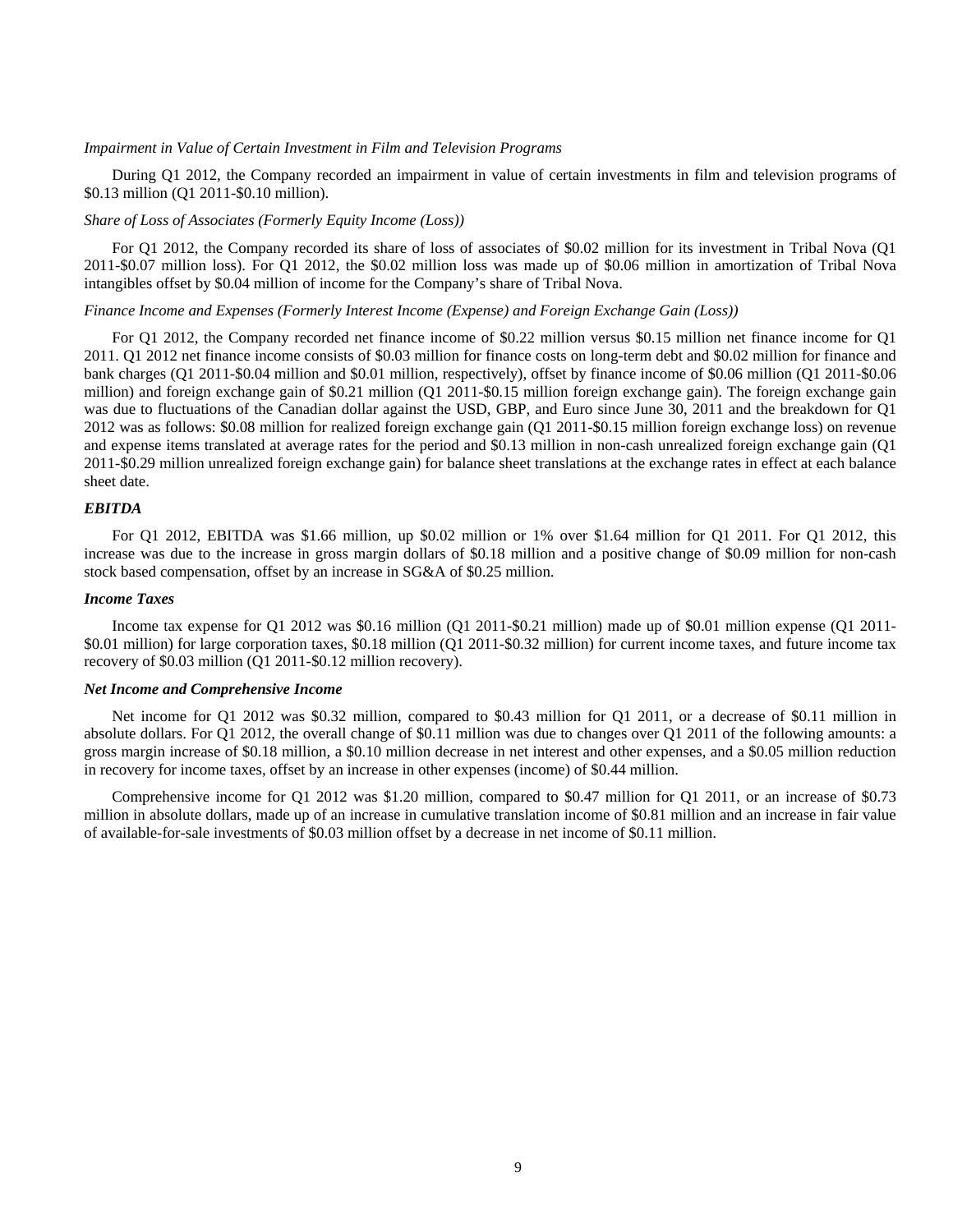| <b>Liquidity and Capital Resources</b>       | September 30,<br>2011<br>\$<br><b>IFRS</b>          | <b>June 30.</b><br>2011<br>\$<br><b>IFRS</b>    | July 1,<br>2011<br>\$<br><b>IFRS</b> |
|----------------------------------------------|-----------------------------------------------------|-------------------------------------------------|--------------------------------------|
|                                              | (Amounts in Thousands, Except Balance Sheet Ratios) |                                                 |                                      |
| <b>Key Balance Sheet Amounts and Ratios:</b> |                                                     |                                                 |                                      |
|                                              | 24,508                                              | 25,585                                          | 23,374                               |
|                                              | 27,671                                              | 27,384                                          | 25,051                               |
|                                              | 58,928                                              | 58,230                                          | 58,265                               |
|                                              | 4.198                                               | 4.144                                           | 3.137                                |
|                                              | 1.93                                                | 1.93                                            | 2.05                                 |
|                                              | <b>Three Months Ended</b><br>September 30, 2011     | <b>Three Months Ended</b><br>September 30, 2010 |                                      |
|                                              | \$                                                  | \$                                              |                                      |
|                                              | <b>IFRS</b>                                         | <b>IFRS</b>                                     |                                      |
| Cash Inflows (Outflows) by Activity:         |                                                     |                                                 |                                      |
|                                              | 1,979                                               | 1,495                                           |                                      |
|                                              | (3,856)                                             | (12,366)                                        |                                      |
|                                              | (2,389)                                             | 5,606                                           |                                      |
|                                              | (4,266)                                             | (5,265)                                         |                                      |
| Adjusted Operating Activities <sup>2</sup>   | (771)                                               | 1,865                                           |                                      |

(1) Working capital ratio is current assets divided by current liabilities (see the interim unaudited consolidated financial statements for the three months ended September 30, 2011 for new IFRS accumulation of current assets and current liabilities).

(2) For the three months ended September 30, 2011 Adjusted Operating Activities were an outflow of \$771 (three months ended September 30, 2010 –\$1,865 inflow) calculated as cash inflows from operating activities of \$1,979 (2010-\$1,495) adjusted by repayments of interim production financing of (\$2,750) (2010-\$370 inflow). See "Use of Non-GAAP Financial Measures" section of this MD&A for a definition of Adjusted Operating Activities.

#### *Changes in Cash*

Cash at September 30, 2011 was \$15.26 million, down \$4.26 million as compared to \$19.52 million at June 30, 2011.

For the three month period ended September 30, 2011 cash flows generated from operating activities were \$1.98 million. Cash flows from operating activities resulted from net income of \$0.32 million and adding back non-cash items of amortization of film and television programs, acquired library, PP&E, intangible assets, share of loss of associates, impairment in value of certain investments in film and television programs, share-based compensation, and net change in non-cash working capital balances related to operations of \$3.90 million, \$0.37 million, \$0.30 million, \$0.21 million, \$0.02 million, \$0.13 million, \$0.23 million, and \$4.00 million respectively. Cash flows used in operating activities were \$7.34 million for investments in film and television, \$0.13 million for unrealized foreign exchange gain, and \$0.03 million for future income tax recovery.

For the three month period ended September 30, 2011 cash flows from financing activities were a use of cash of \$2.39 million. Cash flows used in financing activities resulted primarily from repayments of long-term debt of \$0.13 million, common shares repurchased and cancelled of \$0.50 million, and a repayment of interim production financing of \$2.75 million. This was offset by cash generated by proceeds from bank indebtedness of \$0.99 million.

For the three month period ended September 30, 2011 cash flows from investing activities were a use of cash of \$3.86 million. Cash flows used in investing activities were adjusted \$7.19 million for the acquisition of short-term investments and \$0.68 million for PP&E acquisitions. Cash flows generated in investing activities were \$4.01 million from proceeds on disposal of short term investments.

#### *Working Capital*

Working capital ("**Working Capital**") represents the Company's current assets less current liabilities. Working Capital increased by \$0.70 million as at September 30, 2011 over June 30, 2011.

Management was pleased with cash flow generated by Operating Activities of \$1.98 million (2010-\$1.50 million cash flow generated by Operating Activities). Adjusted Operating Activities was a use of cash of \$0.77 million for the three month period ended September 30, 2011 (the three month period ended September 30, 2010-\$1.86 million cash flow generated by Adjusted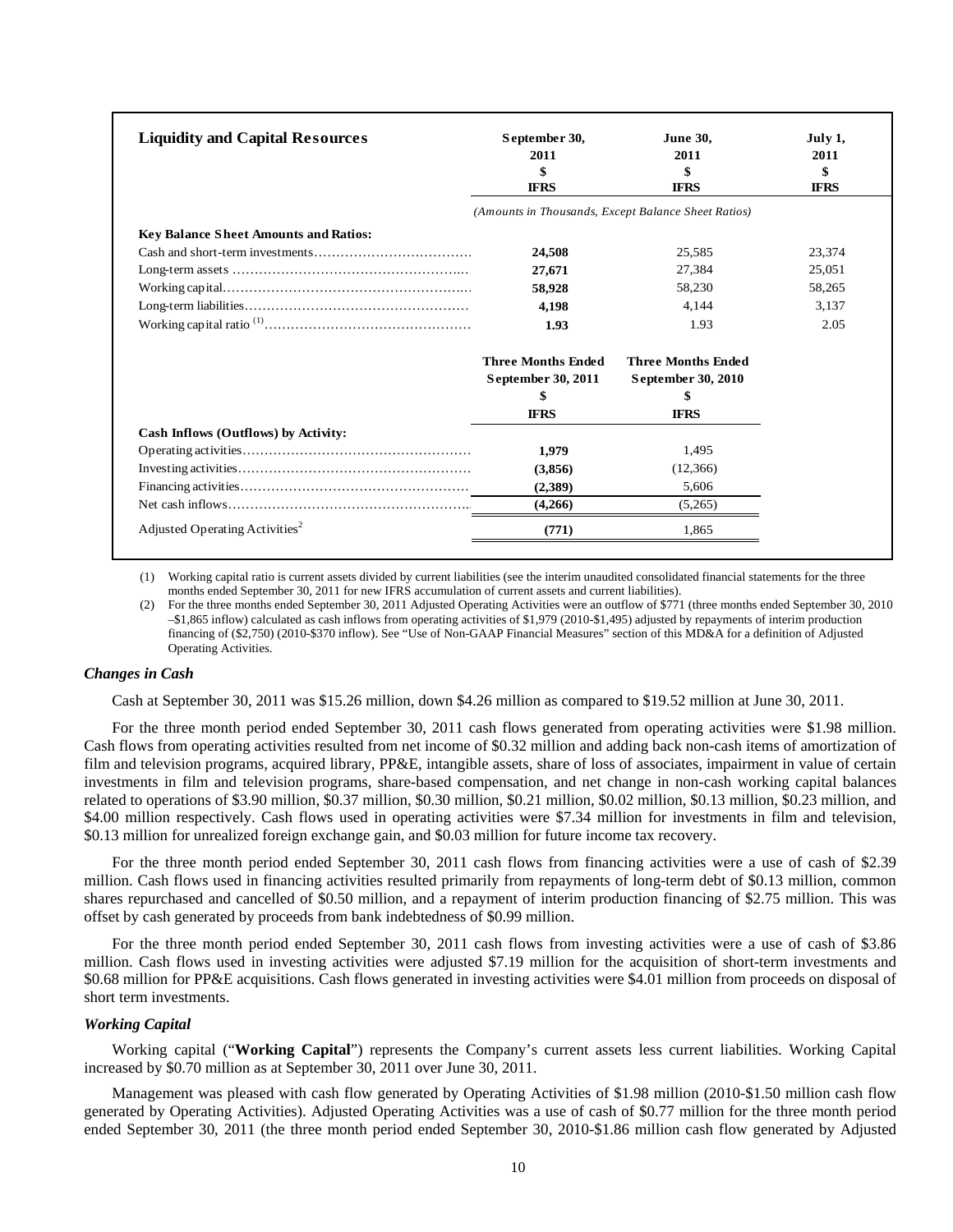Operating Activities), as shown in Liquidity and Capital Resources Chart in this MD&A and defined in "Use of Non-GAAP Financial Measures" section of this MD&A. Along with EBITDA, cash flow from Operating Activities and Adjusted Operating Activities are the key metrics for Management in assessing operational performance.

Based on the Company's current revenue expectations for Fiscal 2012, which are based on contracted and expected production, distribution, and other revenue, the Company believes cash generated from operations and existing resources will be sufficient to satisfy Working Capital needs for at least the next twelve months. Management believes the current Working Capital surplus totalling \$58.93 million is sufficient to execute its current business plan.

#### *Royal Bank Revolving Master Credit Facility*

As of September 30, 2011, the maximum amount of all the borrowing with the Royal Bank of Canada ("**RBC**") is \$55.0 million ("**RBC Master Agreement**"). The RBC Master agreement matures January 31, 2012. As part of the RBC Master Agreement, bank indebtedness was \$6.19 million (June 30, 2010 - \$0.25 million) (the "**RBC Revolving Operating Credit Facility**"). The maximum amount of the RBC Revolving Operating Credit Facility for general working capital purposes is \$3.51 million against which, \$2.19 million was drawn at September 30, 2011. In addition, RBC increased the Company's RBC Revolving Operating Credit Facility, for the Wildbrain Acquisition, by a maximum additional \$4.0 million and was fully drawn at September 30, 2011. Under the extended RBC Master Agreement, this temporary increase in the RBC Operating Credit Facility will be replaced by the first drawdown of a term facility with a maximum amount of \$10.0 million ("**RBC Acquisition Facility**") (see "Subsequent Events" section of this MD&A for further details) to fund acceptable acquisitions as defined in the RBC Master Agreement. Each advance under the RBC Acquisition Facility will be amortized over 3 years with quarterly payments of principal and monthly payments of interest. The availability of the RBC Revolving Operating Credit Facility and RBC Acquisition Facility is subject to the Company maintaining funded debt and fixed charge ratios and certain other covenants.

The Company also has a revolving production credit facility ("**The RBC Revolving Production Credit Facility**") with the Royal Bank with a maximum authorized amount of \$40.28 million as of September 30, 2011, against which only \$17.36 million has been drawn. The maturity dates for the RBC Individual Approved Tranches vary, but the outside maturity date is June 2013. Please see note 14 of the unaudited interim financial statements for the three months ended September 30, 2011 and 2010 for further details.

#### *Capital Management*

The Company's objectives when managing capital are to provide an adequate return to shareholders, safeguard its assets, maintain a competitive cost structure and continue as a going concern in order to pursue the development, production, distribution, and licensing of its film and television properties. To maximize ongoing development and growth effort, the Company is not anticipating paying out dividends during the year ended June 30, 2012.

To facilitate the management of its capital structure, the Company prepares annual expenditure operating budgets that are updated as necessary depending on various factors, including industry conditions and operating cash flow. The annual and updated budgets are reviewed by the board of directors.

The Company monitors capital using a number of financial ratios, specifically for the RBC Master Credit Facility, including but not limited to:

- Funded Debt Ratio, defined as funded debt (the total of all obligations for borrowed money which bear interest or imputed interest (not including interim production financing), all capital lease obligations, and any contingent liabilities) ("**Funded Debt**") to consolidated EBITDA; and
- The Fixed Charge Ratio, defined as adjusted consolidated EBITDA (consolidated EBITDA less cash income taxes and unfunded capital expenditures) to fixed charges (consolidated interest expense, scheduled principal payments on Funded Debt, and Company distributions).

The following table illustrates the financial ratios calculated on a rolling twelve-month basis as at:

|                    | <b>Measure</b> | September 30, | <b>June 30,</b> |
|--------------------|----------------|---------------|-----------------|
|                    | targets        | <b>2011</b>   | 2011            |
| Funded Debt Ratio  | < 3.0x         | 1.4x          | 1.3x            |
| Fixed Charge Ratio | >1.25x         | 7.86x         | 6.22x           |

The Company has been in compliance with these and all previous ratios since the inception of the RBC Master Credit Facility.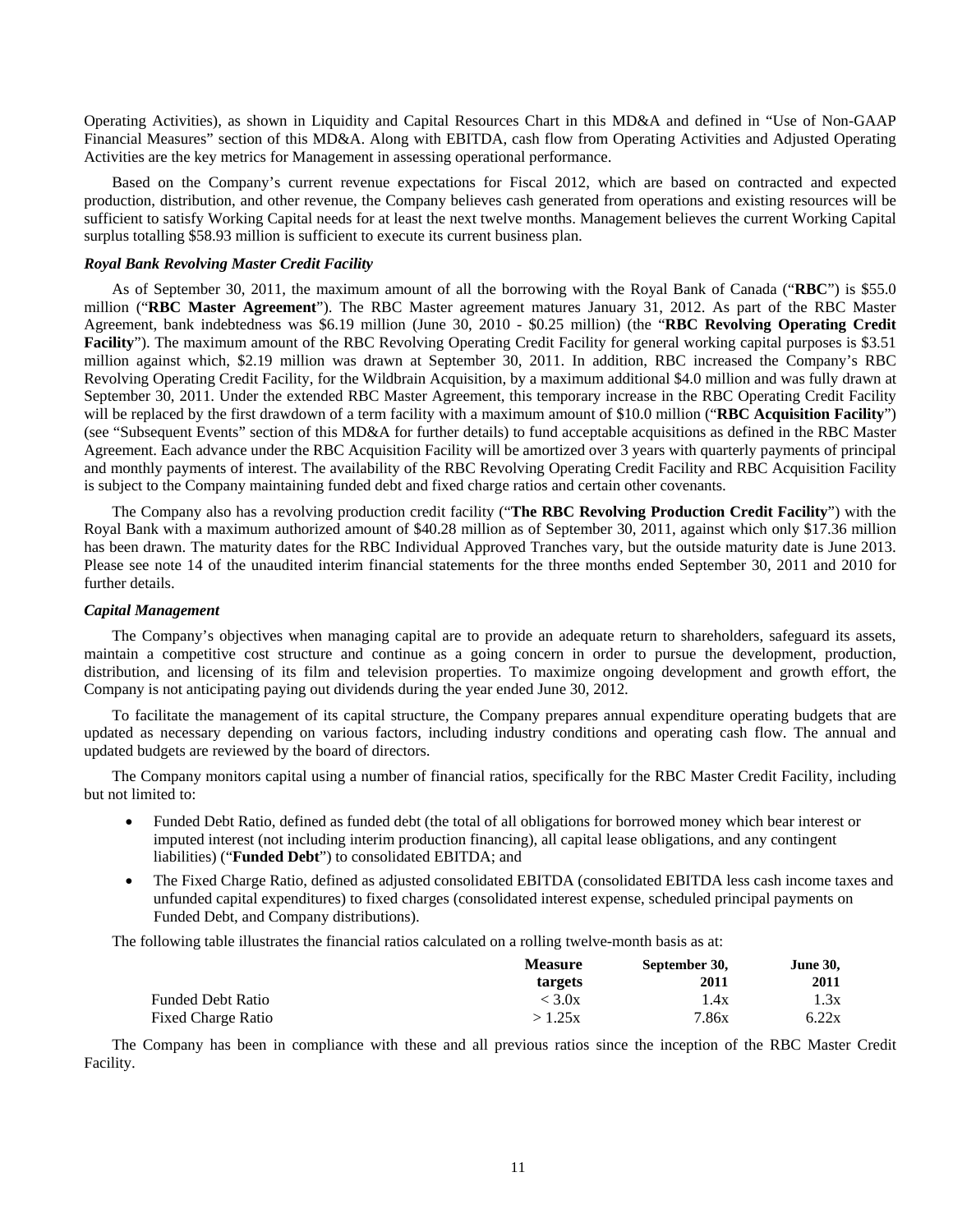#### **Contractual Obligations**

| <b>Payments Due by Period</b><br>(All amounts are in thousands) | <b>Total</b> | Fiscal 2012 | <b>Fiscal 2013-</b><br>2014 | <b>Fiscal 2015-</b><br>2016 | After Fiscal<br>2017 |
|-----------------------------------------------------------------|--------------|-------------|-----------------------------|-----------------------------|----------------------|
|                                                                 |              |             |                             |                             |                      |
|                                                                 | 6.188        | 6.188       |                             |                             |                      |
|                                                                 | 1.808        | 672         | 1.136                       |                             |                      |
| Long-term debt payments (principal and interest) $(3)$          | 2.508        | 241         | 614                         | 576                         | 1.077                |
|                                                                 | 6.769        | 1.560       | 2.655                       | 1.093                       | 1.461                |
|                                                                 | 17.273       | 8.661       | 4.405                       | 1.669                       | 2.538                |

(1) RBC Revolving Operating Credit Facility with a maximum amount of \$5.20 million bearing implied interest at bank prime plus 1.25%. See notes 14 and 27 to the unaudited interim consolidated financial statements for the three months ended September 30, 2011 for details.

(2) Pursuant to capital leases for video editing, leaseholds, and other office and production equipment, the obligations bear implied interest ranging from 4.0% to 9.8% and mature from November 2011 to October 2013. Principal balances are included in note 14 to the unaudited interim financial statements for the three month period ended September 30, 2011.

(3) See note 14 to the unaudited interim consolidated financial statements for the three month period ended September 30, 2011 for details.

Pursuant to operating leases. See note 21 to the unaudited interim consolidated financial statements for the three month period ended September 30, 2011 for details.

#### **Outlook**

The Company's September 30, 2011 balance sheet remains strong with over \$24.5 million in cash and short-term investments on hand, against approximately \$6.2 million of bank indebtedness. With its remaining net cash (approximately \$18.3 million) on hand and expanded RBC Acquisition Facility (after first drawdown for Wildbrain, \$6.0 million of availability), the Company is also seeking acquisition targets to complement its core strengths. Possible opportunities would include additional licensing expertise, additional production capacity and film and television libraries with a proven track record of positive cash flows.

For the remainder of Fiscal 2012, Management will continue to focus on its core strengths of developing, producing, distributing, and licensing the best possible quality Children's and Family programs with goals of increasing cash flows from operations and profitability through existing production and distribution streams and emerging music and M&L opportunities, specifically its new initiatives in licensing relating to *Yo Gabba Gabba* and *Rastamouse*. As stated in the 2011 Annual MD&A, the Company is committed to growing its content library by its previously stated goal of 5-10% organically and through acquisitions of third party titles.

With combined production revenue (proprietary and producer and service fee) in excess of \$10.6 million for Q1 2012, the Company is well on its way to achieving its 2012 targets (see pages 17-18 of the 2011 Annual MD&A for full 2012 Company targets). For the remainder of Fiscal 2012, DHX's target for the category of production revenue (proprietary and producer and service fee) is \$25.0-\$35.0 million. The Company's preferred target mix of production revenue is 60/40 proprietary to service. As stated in the 2011 Annual MD&A, Management's target mix for the first half of Fiscal 2012 was 30/70 (or perhaps 35/65) proprietary to service. For the three months ended September 30, 2011, this mix was 37/63, slightly ahead of expectations. The Company expects that for the back half of Fiscal 2012 this mix will likely be 40/60 proprietary to service. By the end of Fiscal 2013, the Company expects to achieve its 60/40 proprietary to service preferred target mix.

In addition to the 18 half-hours added for Q1 2012 for IP rights on third party produced titles, for the remainder of Fiscal 2012 the Company expects to add 30 half-hours (note: currently over 50 half-hours contracted to be added over the next 2 years) for third party produced titles where the Company has significant IP rights. These include, among other titles, the hit series *Rastamouse* out of the UK and *How to be Indie* out of Canada.

For Fiscal 2012, Management is holding its distribution revenues target to be generally in line with Fiscal 2011 in the range of \$7.0-\$9.0 million (Q1 2012-\$1.36 million). The Company will continue to seek third party titles to add to proprietary inventory levels.

For Fiscal 2012, the Company is holding its target at \$1.25-\$2.0 million for the category of traditional DHX music and royalty revenue; is increasing its target range to \$10-\$13 million for licensing on *Yo Gabba Gabba* including *Yo Gabba Gabba Live!*; and is holding its target at \$0.5-\$1.0 million for licensing revenue on other and emerging properties. For Fiscal 2012, the Company is also holding its target at \$4.0-\$6.0 million for new media revenue including the property UMIGO and lowering slightly its target to \$0.3-\$0.5 million for rental revenue.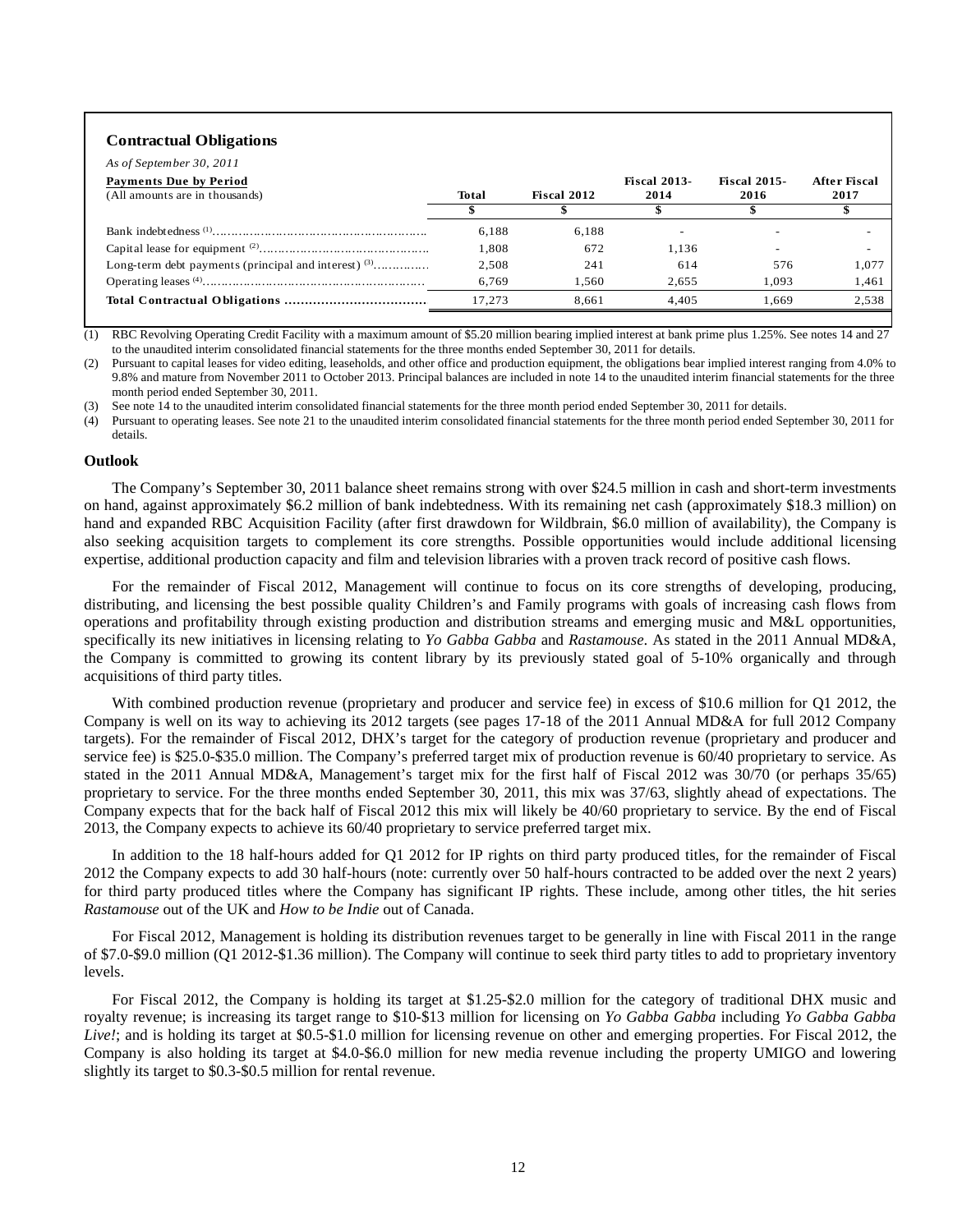For Fiscal 2012, based on the adoption of IFRS and specifically changes to consolidation (See note 4 – "Transition to IFRS" of the interim unaudited consolidated financial statements for the three months ended September 30, 2011 for all IFRS transition details), Management is adjusting its expectations range for its overall gross margin to between 33-40% of overall revenue (down slightly from 35-42% reported in the 2011 Annual MD&A under CGAAP).

For the remainder of Fiscal 2012, Management continues to target additional SG&A reductions of 5% as compared to the last nine months of Fiscal 2011 SG&A.

The Company is holding its target for Fiscal 2012 for the following: amortization of acquired library and development expense when considered together, amortization of PP&E and intangibles also considered together, share-based compensation, finance expense, finance income, and share of loss of associates all are expected to be in the following ranges respectively: \$1.6- \$2.0 million, \$2.0-\$2.4 million, \$0.5-\$0.75 million, \$0.2-\$0.3 million, \$0.2-\$0.5 million, and \$0.2-\$0.4 million.

#### **Wildbrain Acquisition**

On September 14, 2010, the Company acquired all the outstanding shares in W!ldbrain Entertainment Inc. ("**DHX Wildbrain**"), a privately owned company, based in Los Angeles California, for \$8.45 million. DHX Wildbrain operates an animation studio in Los Angeles and is the co-owner of acclaimed children's television series and live touring show *Yo Gabba Gabba!*. Further consideration is payable in USD as an earn out payment calculated as 50% of cash receipts from the *Yo Gabba Gabba!* property over \$10.50-11.50 million (the ultimate threshold amount within the range of \$10.50-11.50 million of cash receipts will be determined based on a minimum of \$10.00 million in cash receipts plus, once achieved, \$0.50 million per year in operating expenses) for a period of 36 months from closing (see note 6 of the unaudited interim financial statements for the three months ended September 30, 2011 and 2010 for further details).

#### **Normal Course Issuer Bid**

During the three months ended September 30, 2011, as part of the Company's previously announced normal course issuer bid, 606,500 common shares were repurchased for \$0.50 million and cancelled (year ended June 30, 2011 – 51,000 for \$0.04 million).

#### **Subsequent events**

On November 21, 2011, the Company announced its intentions to make a substantial issuer bid (the "**SIB**"), pursuant to which the Company will offer to purchase for cancellation up to \$5 million in value of its common shares from shareholders. The SIB will proceed by way of a modified "Dutch Auction" and the range of SIB prices will be between \$0.60 and \$0.70 per share, with increments of \$0.01 permitted within the range. The SIB will be for up to a maximum of approximately 14% of the total number of issued and outstanding common shares, based on a purchase price equal to the minimum purchase price per share of \$0.60 and 60,554,996 common shares outstanding on November 18, 2011. If the purchase price is higher than the minimum, then a smaller of the percentage of the issued and outstanding shares will be purchased. The SIB will remain open for acceptance for at least 35 days from the date of commencement, unless with drawn or extended by the Company.

On November 28, 2011, the Company closed the first drawdown on the RBC Acquisition Facility for Wildbrain in the amount of \$4.0 million. The amortization is 3 years maturing November 28, 2014 with quarterly payments of principal and monthly payments of interest. Concurrently, RBC's security over the \$4.0 million GIC has been released.

#### **Seasonality**

Results of operations for any period are dependent on the number and timing of film and television programs delivered, which cannot be predicted with certainty. Consequently, the Company's results from operations may fluctuate materially from period-to-period and the results of any one period are not necessarily indicative of results for future periods. Cash flows may also fluctuate and are not necessarily closely correlated with revenue recognition. During the initial broadcast of the rights the Company is somewhat reliant on the broadcaster's budget and financing cycles and at times the license period gets delayed and commences at a later date than originally projected.

The Company's film and television revenues vary significantly from quarter to quarter driven by contracted deliveries with the primary broadcasters. Although with the Company's recent diversification of its revenue mix, particularly in the strengthening of the distribution revenue stream, some of the quarterly unevenness is improving slightly and becoming more predictable. Distribution revenues are contract and demand driven and can fluctuate significantly from period-to-period.

#### **Critical Accounting Estimates**

The preparation of the financial statements in conformity with IFRS requires Management to make estimates, judgements, and assumptions that Management believes are reasonable based upon the information available. These estimates, judgements, and assumptions affect the reported amounts of assets and liabilities and disclosure of contingent assets and liabilities at the date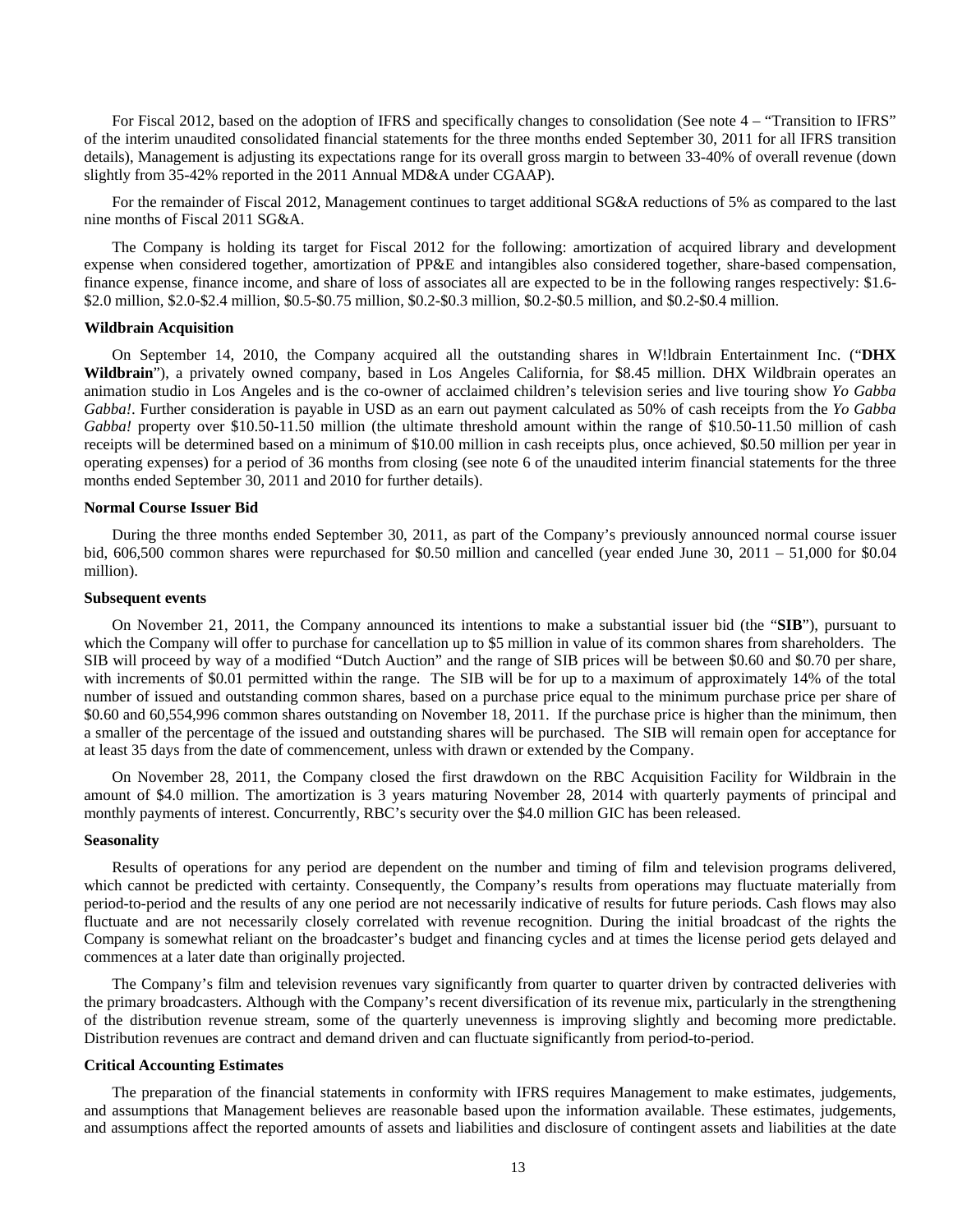of the financial statements and the reported amounts of revenues and expenses during the reporting period. Actual results can differ from those estimates (refer to page 2 of this MD&A for more information regarding forward-looking information). The following is a discussion of accounting policies that require significant Management judgements and estimates. For a discussion of all of the Company's accounting policies, including the items outlined below, refer to note 1 of the audited consolidated financial statements for the years ended June 30, 2011 and 2010 on www.sedar.com or DHX's website at www.dhxmedia.com. The following updates are provided for those areas that contain critical accounting estimates utilized in the preparation of DHX's unaudited interim consolidated financial statements that have changed as a result of DHX adopting IFRS on July 1, 2011.

# • *Share-based compensation*

Share-based compensation expense is determined based on the estimated grant date fair value of stock option awards using the Black-Sholes option pricing model, which takes into account the exercise prices, the current price of the underlying stock, the expected life of the option, the expected volatility of the stock, and the expected forfeitures of options granted.

#### • *Income taxes and deferred income taxes*

Deferred tax assets and liabilities require Management's judgement in determining the amounts to be recognized. In particular, judgement is used when assessing the extent to which deferred tax assets should be recognized with respect to the timing of deferred taxable income.

The current income tax provision for the year is determined according to complex tax laws and regulations. Where the effect of these laws and regulations is unclear, estimates are used in determining the provision for current income taxes which are recognized in the consolidated financial statements. The Company considers the estimates, assumptions, and judgements to be reasonable but this can involve complex issues which may take an extended period to resolve. The final determination of prior years' tax provisions could be different from the estimates reflected in the financial statements.

## • *Impairment of investment in associates and long-term investment*

In order to assess impairment, the fair value of the Company's investments in associates and held-to-maturity investments are determined using valuation techniques, as there are no published price quotations. The Company has used an earnings approach to value these investments based on earnings multiples for recent transactions involving similar businesses.

## • *Impairment of financial assets*

At each reporting date, the Company assesses whether there is objective evidence that a financial asset is impaired. If such evidence exists, the Company recognizes an impairment loss, as follows:

- Financial assets carried at amortized cost: The loss is the difference between the amortized cost of the loan or receivable and the present value of the estimated future cash flows, discounted using the instrument's original effective interest rate. The carrying amount of the asset is reduced by this amount either directly or indirectly through the use of an allowance account.
- Available-for-sale financial assets: The impairment loss is the difference between the original cost of the asset and its fair value at the measurement date, less any impairment losses previously recognized in the statement of income. This amount represents the cumulative loss in accumulated other comprehensive income that is reclassified to net income.

Impairment losses on financial assets carried at amortized cost are reversed in subsequent periods if the amount of the loss decreases and the decrease can be related objectively to an event occurring after the impairment was recognized. Impairment losses on available-for sale financial assets are not reversed.

#### **Future Accounting Standard Changes**

The IASB has issued IFRS 9, 10, 11, 12, and 13 effective for annual periods beginning on or after January 1, 2013, with early adoption permitted for IFRS 9. IFRS 9 introduces new classification and measurement requirements for financial instruments. IFRS 10 defines the principles of control and establishes the basis of when and how an entity should be included within a set of consolidated financial statements. IFRS 11, Joint Ventures – establishes principles to determine the type of joint arrangement and guidance for financial reporting activities required by the entities that have an interest in arrangements which are controlled jointly. IFRS 12, Disclosure of Interests in Other Entities – requires extensive disclosures relating to a company's interest in subsidiaries, joint arrangements, associates, and unconsolidated structured entities. IFRS 13, Fair Value Measurement – defines fair value, provides guidance in a single framework for measuring fair value and identifies the required disclosures pertaining to fair value measurement. DHX continues to assess the impact of IFRS 9, 10, 11, 12, and 13 on its consolidated statement of operations and financial position.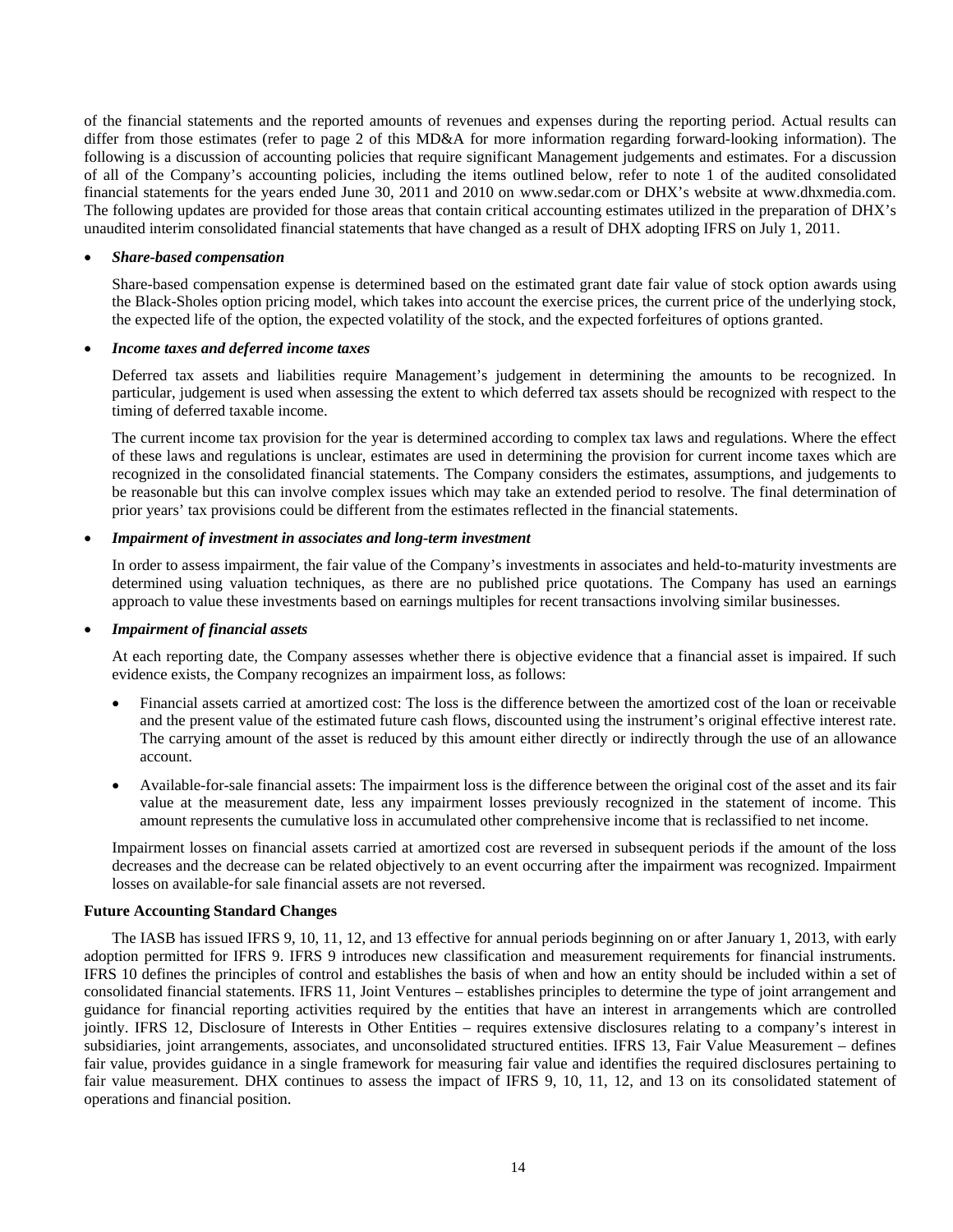# **Accounting Policies and Transition to IFRS**

The significant accounting policies of DHX are described in note 3 of the September 30, 2011 unaudited interim consolidated financial statements for the three months ended September 30, 2011 of DHX. *Transition to IFRS*

Effective July 1, 2011 and as further described in the Company's unaudited interim consolidated financial statements and notes for Q1 2012, DHX began reporting its financial results in accordance with IFRS.

# **The following table summarizes DHX's key metrics for the year ended June 30, 2011 under IFRS, versus those previously reported under CGAAP:**

|                                              |              | <b>Fiscal 2011</b> |             |
|----------------------------------------------|--------------|--------------------|-------------|
| (unaudited)                                  | <b>CGAAP</b> | Adj.               | <b>IFRS</b> |
| (expressed in thousands of Canadian dollars) | \$           | \$                 | \$          |
|                                              |              |                    |             |
| Revenue                                      | 54,676       | 733                | 55,409      |
| Direct production costs and amortization     | 32,409       | 728                | 33,137      |
|                                              |              |                    |             |
| Gross margin $1$                             | 22,267       | 5                  | 22,272      |
| Other expenses (income)                      | 20,097       | 131                | 20,228      |
|                                              |              |                    |             |
| Income before income taxes                   | 2,170        | (126)              | 2,044       |
| Income taxes                                 | 457          | (46)               | 411         |
|                                              |              |                    |             |
| Net income                                   | 1,713        | (80)               | 1,633       |
| Comprehensive income                         | 1,713        | (550)              | 1,163       |
|                                              |              |                    |             |
| Performance indicators                       |              |                    |             |
| EBITDA <sup>1</sup>                          | 7,346        | (159)              | 7,187       |
| Cash flow from:                              |              |                    |             |
| Operating activities                         | 11,890       | 3,417              | 15,307      |
| Adjusted operating activities <sup>1</sup>   | 8,393        | (478)              | 7,915       |

<sup>1</sup>Certain of the comparative Non-GAAP Financial Measures ("NGFM") are adjusted for all necessary adjustments, consisting of normal recurring adjustments and any changes in the current definition of NGFM (see "Use of Non-GAAP Financial Measures" section of this MD&A for further details).

The key impacts of IFRS on certain key metrics are as follows:

# **a) Revenue and direct production costs and amortization**

For the year-ended June 30, 2011, revenues increased by \$733, direct production costs and amortization and increased by \$728 as a result of certain subsidiaries which were considered variable interest entities under Canadian GAAP and were not subject to full consolidation and were reported in the financial statements under the equity method. These subsidiaries have been fully consolidated for IFRS purposes.

## **b) Other expenses (income)**

For the year-ended June 30, 2011, other expenses increased by \$131 as a result of a number of IFRS adjustments as follows:

- First, in accordance with IFRS transitional provisions, the Company elected to apply IFRS 3 Business Combination prospectively to business combinations occurring after its transition date. Under IFRS transaction costs associated with the acquisition must be expensed, resulting in an increase in other expenses of \$159 for the year-ended June 30, 2011.
- Second, under IFRS, the Company expenses the estimated fair value of stock options over the vesting period using the graded vesting method of amortization. As a result, other expenses decreased by \$39, for the year-ended June 30, 2011.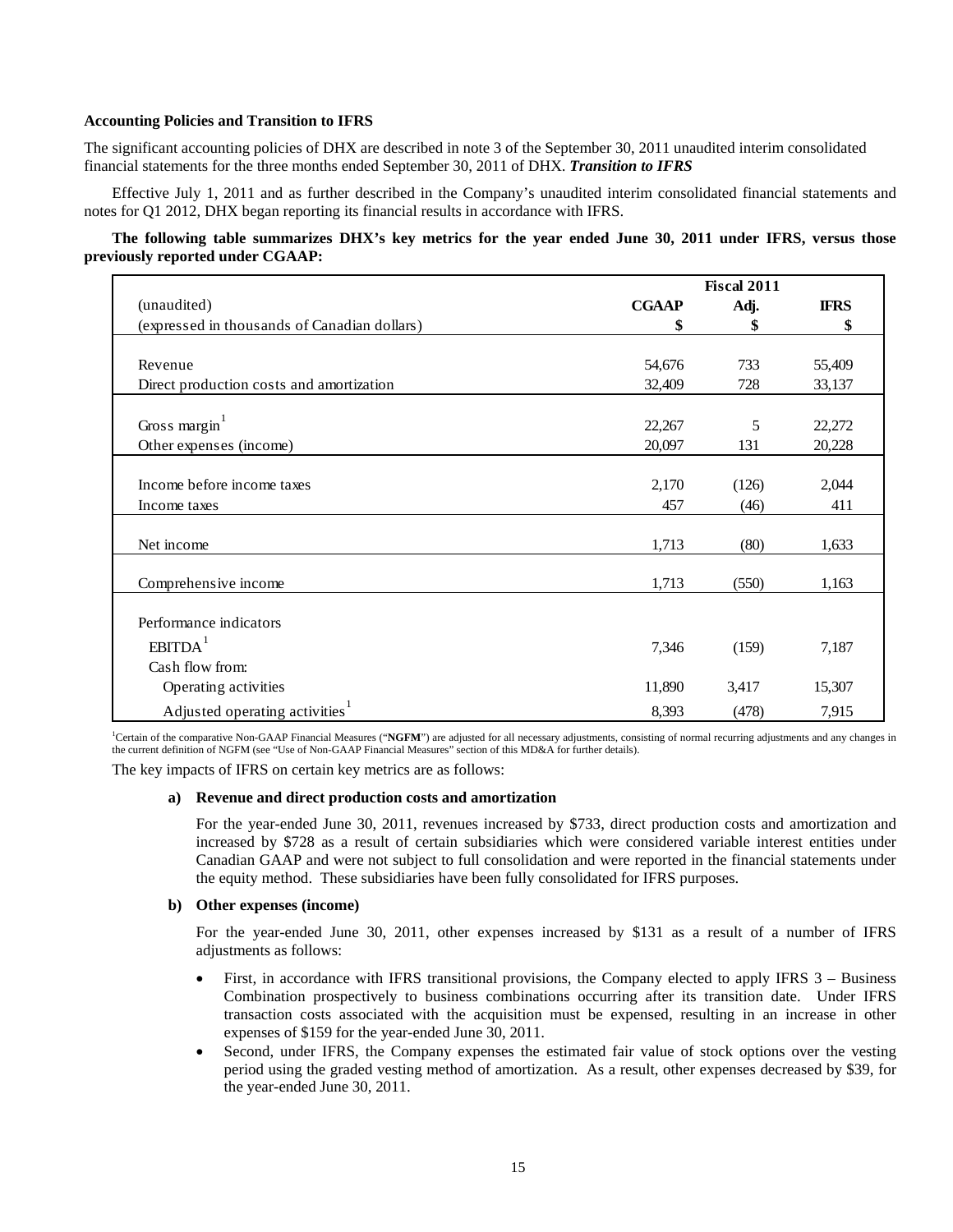- Thirdly, under IFRS, unrealized gains and losses on the Company's short-term investments, classified as available-for-sale investments, are included in other comprehensive income, rather than in net income, resulting in an increase in other expenses of \$6 for the year-ended June 30, 2011.
- Finally and as noted above, the full consolidation of certain entities previously reported in the financial statements using the equity method resulting in an increase in other expense of \$5 for the year-ended June 30, 2011.

# **c) Income taxes**

Deferred income taxes were adjusted to give effect to the above noted adjustments, resulting in an increase in deferred income taxes recovered for the year ended June 30, 2011 of \$46.

# **d) Net income and comprehensive income**

The changes noted above result in a decrease in net income of \$80 for the year ended June 30, 2010.

Additionally, there were two changes to comprehensive income:

Under Canadian GAAP, the Company used the temporal method of foreign exchange translation for its integrated wholly owned subsidiary, Wildbrain. Under the temporal method, non-monetary assets were converted to the presentation currency using historical foreign exchange rates and the resulting difference between the translation of the balance sheet and income statement was recorded in income statement. Under IFRS, the temporal method is not recognized and the translation methodology used to translate the financial statements of entities with presentation currencies other than Canadian dollars is driven by the determination of the functional currency in each entity in the group. Because the functional currency of Wildbrain has been determined to be the US dollar, the Company translated the assets and liabilities of Wildbrain at the exchange rate in effect at each balance sheet date. As a result, comprehensive income decreased by \$476.

Secondly, as noted above, under IFRS, unrealized gains and losses on the Company's short-term investments, classified as available-for-sale investments, are included in other comprehensive, resulting in the reclassification of unrealized gains on available-for-sale investments from other expenses to comprehensive income. As a result, comprehensive income increased by \$7.

# **e) EBITDA**

While the transition to IFRS resulted in multiple changes to the statement of income, the net impact on EBITDA was a decrease of \$159 for the year-ended June 30, 2011, representing the above-mentioned expensing of transaction costs associated with Wildbrain acquisition.

# **f) Cash flows from operating activities and cash flow from adjusting operating activities**

For the year-ended June 30, 2011, cash flows from operating activities increased by \$3,417 and cash flows from adjusted operating activities decreased by \$478 as a result of the transition to IFRS. Both the increase in cash flows from operating activities and the decrease in cash flows from adjusting operating activities were primarily a result of the full consolidation of certain entities previously reported in the financial statements using the equity method.

**The following is a summary of transition adjustments to the Company's shareholders' equity from Canadian GAAP to IFRS:** 

|                                      | <b>June 30,</b><br>2011<br>\$ | July 1,<br>2010<br>\$ |
|--------------------------------------|-------------------------------|-----------------------|
| Equity – CGAAP                       | 82,059                        | 80,179                |
| IFRS adjustments increase (decrease) |                               |                       |
| <b>Business combinations</b>         | (159)                         |                       |
| Cumulative translation adjustment    | (476)                         |                       |
| Deferred income taxes                | 46                            |                       |
| Equity - IFRS                        | 81,470                        | 80,179                |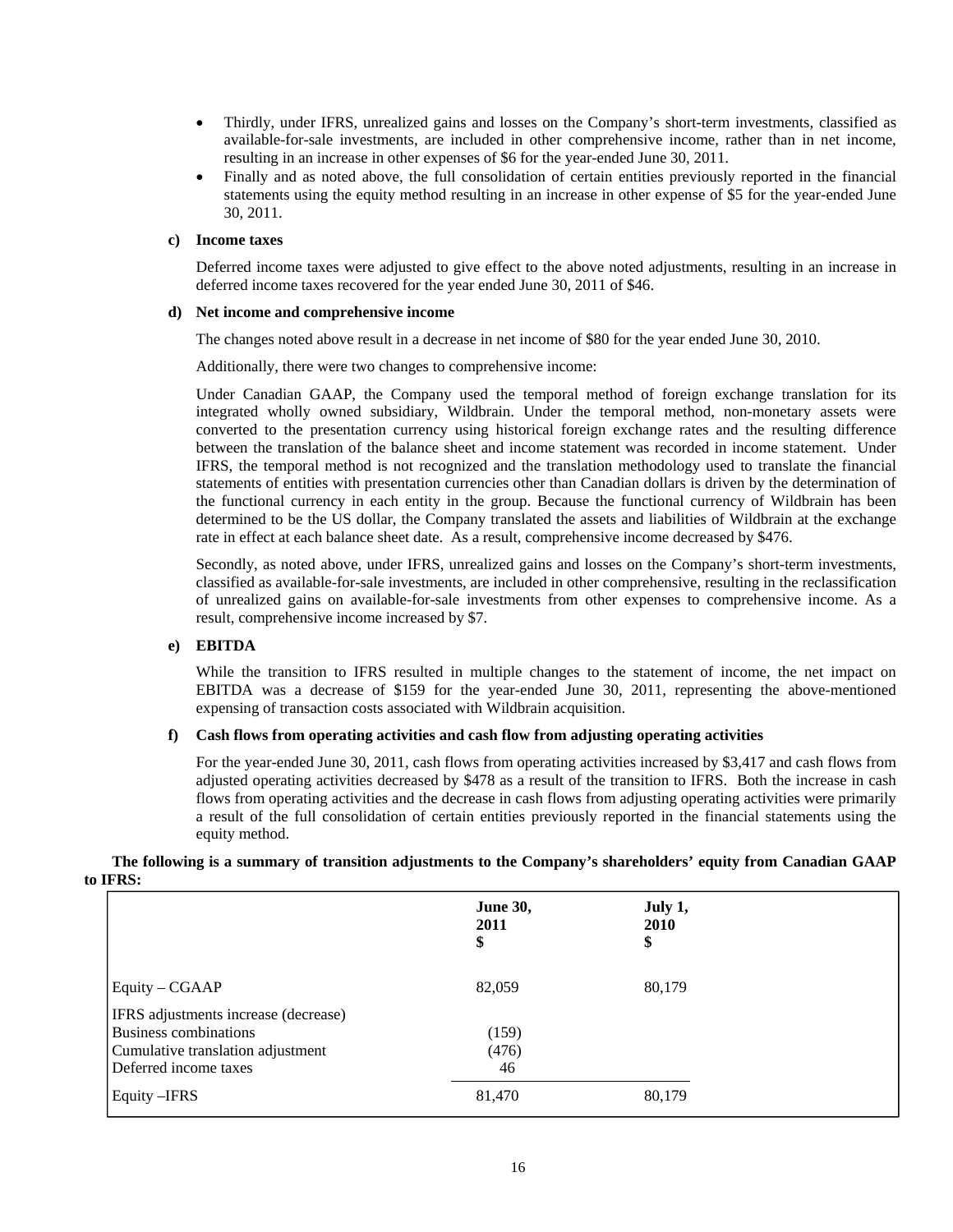The following represent the key changes to equity as a result of the transition to IFRS:

# **a) Business combinations**

In accordance with IFRS transitional provisions, the Company elected to apply IFRS 3 – Business Combination prospectively to business combinations occurring after its transition date. The Company's acquisition Wildbrain was accounted for using the purchase method under Canadian GAAP and IFRS; however, under IFRS transaction costs associated with the acquisition must be expensed, resulting in a decrease in equity of \$159 and nil as at June 30, 2011 and July 1, 2010, respectively.

# **b) Change in foreign exchange translation methodology**

Under Canadian GAAP, the Company used the temporal method of foreign exchange translation for its integrated wholly owned subsidiary, Wildbrain. Under the temporal method, non-monetary assets were converted to the presentation currency using historical foreign exchange rates and the resulting difference between the translation of the balance sheet and income statement was recorded in income statement.

Under IFRS, the temporal method is not recognized and the translation methodology used to translate the financial statements of entities with presentation currencies other than Canadian dollars is driven by the determination of the functional currency in each entity in the group. Because the functional currency of Wildbrain has been determined to be the US dollar, the Company translated the assets and liabilities of Wildbrain at the exchange rate in effect at each balance sheet date. As a result, equity decreased by \$476 and nil as at June 30, 2011 and July 1, 2010, respectively.

# **c) Deferred taxes**

Deferred income taxes were adjusted to give effect to the above noted adjustments, resulting in an increase in equity of \$46 and nil as at June 30, 2011 and July 1, 2010, respectively.

| The table below provides the 2011 quarterly and full year consolidated statement of income under IFRS: |
|--------------------------------------------------------------------------------------------------------|
|--------------------------------------------------------------------------------------------------------|

| (unaudited)                                                               | Q1 2011 | Q2 2011 | Q3 2011 | Q4 2011        | <b>Fiscal 2011</b> |
|---------------------------------------------------------------------------|---------|---------|---------|----------------|--------------------|
| (expressed in thousands of Canadian dollars)                              | \$      | \$      |         |                |                    |
|                                                                           |         |         |         |                |                    |
| <b>Revenues</b>                                                           | 12,227  | 19,381  | 12,283  | 11,518         | 55,409             |
| Direct costs and amortization of film and television produced             | 7,310   | 12,278  | 6.771   | 6,778          | 33,137             |
|                                                                           |         |         |         |                |                    |
| Gross margin                                                              | 4,917   | 7,103   | 5.512   | 4.740          | 22,272             |
|                                                                           |         |         |         |                |                    |
| Other Expenses (Incomes)                                                  |         |         |         |                |                    |
| Amortization of acquired library                                          | 260     | 79      | 107     | 165            | 611                |
| Amortization of property, plant and equipment and intangibles             | 506     | 511     | 527     | 590            | 2,134              |
| Development expenses and other                                            | 68      | 368     | 215     | 224            | 875                |
| Impairment in value of certain investment in film and television programs | 100     | 350     |         | $\overline{a}$ | 450                |
| Selling, general and administrative                                       | 3,423   | 4,262   | 4,132   | 3,758          | 15,575             |
| Share of loss of associates                                               | 71      | 83      | 111     | 68             | 333                |
| Finance income                                                            | (205)   | 125     | (196)   | 291            | 15                 |
| Finance expense                                                           | 52      | 19      | 124     | 40             | 235                |
|                                                                           |         |         |         |                |                    |
| Income (loss) before income taxes                                         | 642     | 1,306   | 492     | (396)          | 2,044              |
| Provision for (recovery of) income taxes                                  | 213     | 452     | 122     | (376)          | 411                |
|                                                                           |         |         |         |                |                    |
| Net income for the periods                                                | 429     | 854     | 370     | (20)           | 1,633              |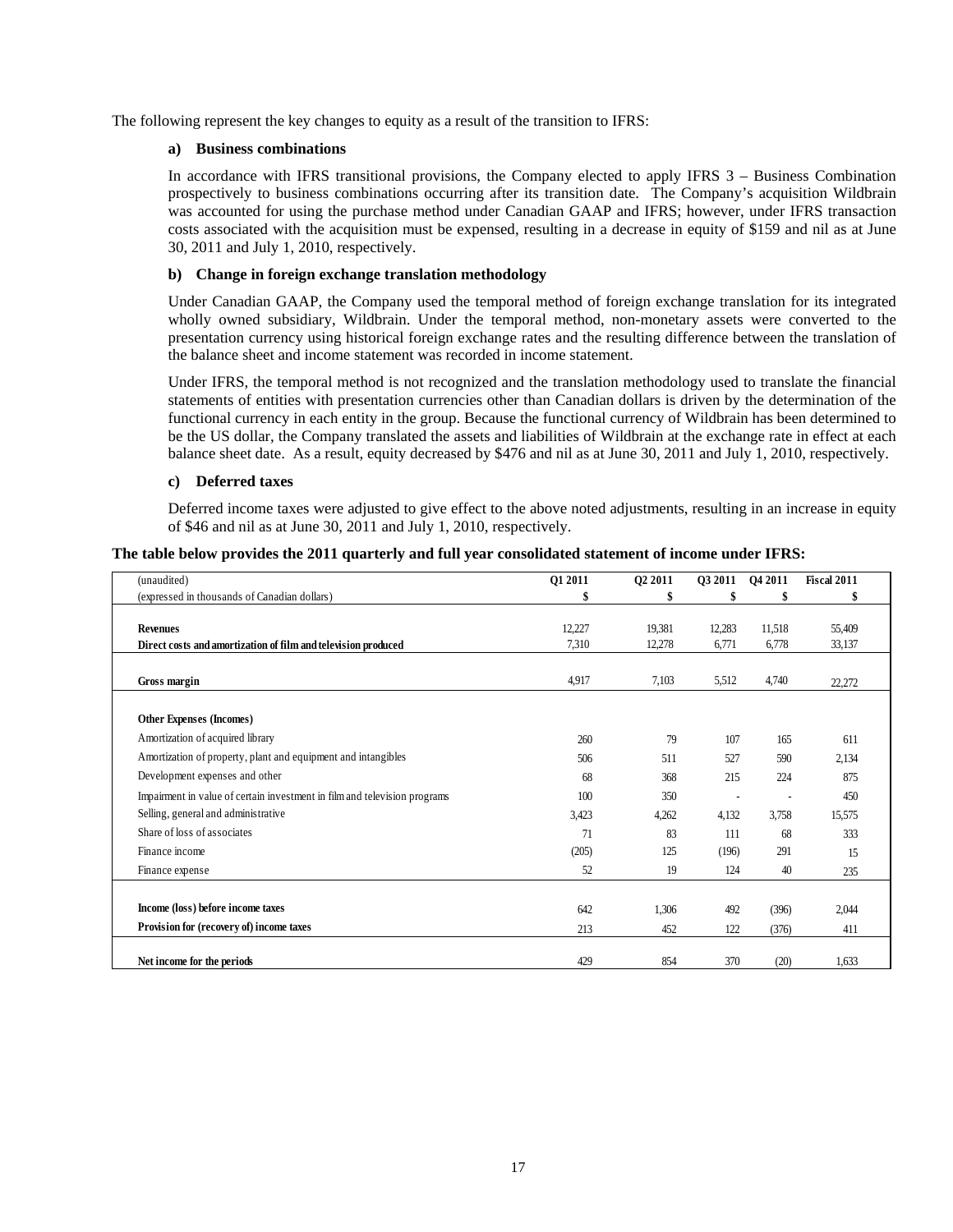# **The table below provides the 2011 quarterly and full year consolidated statement of cash flow under IFRS:**

| (unaudited)                                                                 | Q1 2011                  | Q2 2011                  | Q3 2011                  | Q4 2011                  | Fiscal 2011              |
|-----------------------------------------------------------------------------|--------------------------|--------------------------|--------------------------|--------------------------|--------------------------|
| (expressed in thousands of Canadian dollars)                                | \$                       | \$                       | \$                       | \$                       | \$                       |
| Cash provided by (used in)                                                  |                          |                          |                          |                          |                          |
| <b>Operating activities</b>                                                 |                          |                          |                          |                          |                          |
| Net income (loss) for the periods                                           | 429                      | 854                      | 370                      | (20)                     | 1,633                    |
| Charges (credits) to income not involving cash                              |                          |                          |                          |                          |                          |
| Amortization of film and television programs                                | 4,046                    | 4,338                    | 2,266                    | 2,449                    | 13,099                   |
| Amortization of acquired library                                            | 260                      | 79                       | 107                      | 165                      | 611                      |
| Amortization of property, plant, and equipment                              | 235                      | 258                      | 329                      | 362                      | 1,184                    |
| Amortization of intangible assets                                           | 272                      | 252                      | 198                      | 227                      | 949                      |
| Unrealized foreign exchange loss (gain)                                     | (297)                    | 98                       | (58)                     | 178                      | (79)                     |
| Share of loss of associates                                                 | 71                       | 83                       | 111                      | 68                       | 333                      |
| Impairment in value of certain investment in film and television programs   | 100                      | 350                      | $\overline{\phantom{a}}$ |                          | 450                      |
| Share-based compensation                                                    | 142                      | 77                       | 85                       | 185                      | 489                      |
| Interest on promissory notes                                                | $\overline{c}$           | $\mathbf{1}$             | $\mathbf{1}$             | $\mathbf{1}$             | 5                        |
| Recovery of deferred income taxes                                           | (124)                    | (122)                    | (182)                    | (139)                    | (567)                    |
|                                                                             | 5,136                    | 6,268                    | 3,227                    | 3,476                    | 18,107                   |
|                                                                             |                          |                          |                          |                          |                          |
| Net investment in film and television programs                              | (6,895)                  | (6,222)                  | (1,637)                  | (1,892)                  | (16, 646)                |
| Net change in non-cash working capital related to operations                | 3,254                    | 272                      | 5,181                    | 5,123                    | 13,830                   |
| Cash provided by operating activities - continuing operations               | 1,495                    | 318                      | 6,771                    | 6,707                    | 15,291                   |
| Cash provided by operating activities                                       |                          |                          |                          |                          |                          |
|                                                                             |                          |                          |                          |                          |                          |
| <b>Financing activities</b>                                                 |                          |                          |                          |                          |                          |
| Proceeds from issuance of common shares and warrants, net of issuance costs |                          |                          | (100)                    | (20)                     | (120)                    |
| Proceeds of shares related to employee share purchase plan                  |                          | $\overline{2}$           | $\overline{4}$           | 22                       | 28                       |
| Proceeds from repayment of employee share purchase loan                     |                          | $1\,$                    | $\overline{a}$           | $\mathbf{1}$             | $\overline{2}$           |
| Common shares repurchased and cancelled                                     | $\overline{a}$           | $\overline{a}$           | $\sim$                   | (43)                     | (43)                     |
| Proceeds from (repayment of) bank indebtedness                              | 5,376                    | 435                      | (87)                     | (774)                    | 4,950                    |
| Proceeds from (repayment of) interim production financing                   | 370                      | 3,418                    | (3,975)                  | (7,205)                  | (7, 392)                 |
| Repayment of long-term debt                                                 | (140)                    | (135)                    | (135)                    | (134)                    | (544)                    |
| Cash provided by (used in) financing activities - continuing operations     | 5,606                    | 3,721                    | (4,293)                  | (8, 153)                 | (3,119)                  |
| Cash provided by (used in) financing activities                             |                          |                          |                          |                          |                          |
|                                                                             |                          |                          |                          |                          |                          |
| <b>Investing activities</b>                                                 |                          |                          |                          |                          |                          |
| Business acquisition, net of cash acquired                                  | (7,936)                  |                          |                          | (80)                     | (8,016)                  |
| Acquisitions of short-term investments                                      | (4,002)                  |                          | (3)                      | (5)                      | (4,010)                  |
| Proceeds on disposal of short-term investments                              | $\overline{\phantom{a}}$ | 10                       | 1,006                    | 3,014                    | 4,030                    |
| Acquisitions of property, plant, and equipment                              | (428)                    | (259)                    | (279)                    | (978)                    | (1,944)                  |
| Net cash advances from (to) investees                                       | $\overline{\phantom{a}}$ | $\overline{\phantom{a}}$ | $\overline{\phantom{a}}$ | $\overline{\phantom{a}}$ | $\overline{\phantom{a}}$ |
| Cash provided by (used in) investing activities                             | (12,366)                 | (249)                    | 724                      | 1,951                    | (9,940)                  |
| Net change in cash during the periods                                       | (5,265)                  | 3,790                    | 3,202                    | 505                      | 2,232                    |
| Cash - Beginning of periods                                                 | 17,276                   | 12,011                   | 15,801                   | 19,003                   | 17,276                   |
| Cash - End of periods                                                       | 12,011                   | 15,801                   | 19,003                   | 19,508                   | 19,508                   |

# **Financial Instruments and Risk Management**

The Company's financial instruments consist of cash, restricted cash, short-term investments, amounts receivable, long-term investment, bank indebtedness, interim production financing, accounts payable and accrued liabilities, long-term debt and obligations under capital leases, and other liability. The Company, through its financial assets and liabilities, has exposure to the following risks from its use of financial instruments: credit risk, interest rate risk, liquidity risk, and currency risk. Management monitors risk levels and reviews risk management activities as they determine to be necessary.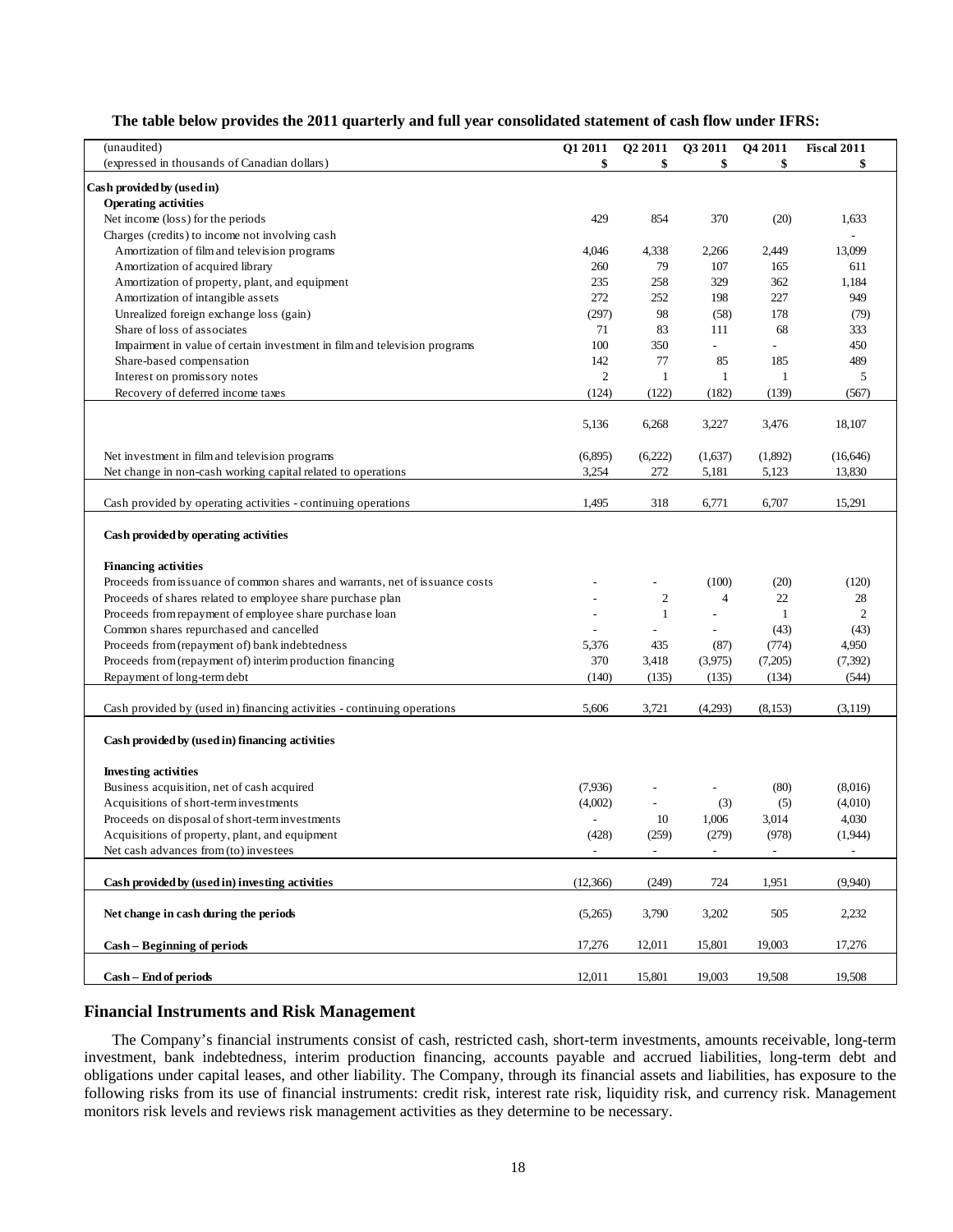#### *Credit Risk*

Amounts receivable from the Canadian federal government and other government agencies in connection with production financing represents 61% of total amounts receivable at September 30, 2011 (September 30, 2010 - 69%). Certain of these amounts are subject to audit by the government agencies. Management believes that the net amounts recorded are fully collectible. Management believes that it is normal course for the industry for some amounts receivable to take considerable time to collect; for instance it is normal course for federal and provincial tax credits receivable to take up to 24 months to proceed through audit and collection. The Company adjusts amounts receivable from Canadian federal government and other government agencies including federal and provincial tax credits receivables in connection with production financing, quarterly and annually for any known differences arising from internal or external audit of these amounts. An allowance against federal and provincial tax credits receivable has been recorded based on the Company's history of collection of these amounts.

The balance of trade amounts receivable are primarily with Canadian broadcasters and large international distribution companies. The Company has recorded an allowance for doubtful accounts of less than 1% against the gross amounts of trade receivables, and management believes that the net amount of trade receivables is fully collectible.

#### *Interest Rate Risk*

The Company is exposed to interest rate risk arising from fluctuations in interest rates as its interim production financing and certain long-term debt bear interest at floating rates. A 1% fluctuation would have an approximate \$0.20-\$0.30 million effect on net income (loss).

#### *Liquidity Risk*

The Company manages liquidity by forecasting and monitoring operating cash flows and through the use of capital leases and revolving credit facilities (see notes 10, 11, and 12 of the audited consolidated financial statements for June 30, 2011 for further details). As at September 30, 2011 the Company had cash on hand of \$15.26 million (June 30, 20111 - \$19.53 million) and shortterm investments of \$9.25 million in an RBC GIC and government bonds (June 30, 2010 - \$6.06 million).

#### *Currency Risk*

The Company's activities which expose it to currency risk involve the holding of foreign currencies as well as incurring production costs and earning revenues that are denominated in foreign currencies. For every 1% change in the USD, GBP, or Euros exchange rate versus the Canadian dollar there is approximately a \$0.10 million impact on net income (loss).

#### **Risk Assessment**

The following are the specific and general risks that could affect the Company that each reader should carefully consider. Additional risks and uncertainties not presently known to the Company or that the Company does not currently anticipate will be material, may impair the Company's business operations and its operating results and as a result could materially impact its business, results of operations, prospects, and financial condition. These specific and general risks are as follows: risks related to the nature of the entertainment industry, risks related to television and film industries, risks related to doing business internationally, loss of Canadian status, competition, limited ability to exploit filmed and television content library, protecting and defending against intellectual property claims, fluctuating results of operations, raising additional capital, concentration risk, reliance on key personnel, market share price fluctuations, risks associated with acquisitions and joint ventures, potential for budget overruns and other production risks, management estimates in revenues and earnings, stoppage of incentive programs, financial risks resulting from the Company's capital requirements, government incentive program, change in regulatory environment, litigation, technological change, labour relations, and exchange rates. *For further details see "Risk Factors" contained in the Company's 2011 Annual MD&A on www.sedar.com or DHX's website at www.dhxmedia.com.* 

## **Disclosure Controls and Procedures**

The Company's Chief Executive Officer (**"CEO"**) and Chief Financial Officer (**"CFO"**) are responsible for establishing and maintaining the entity's disclosure controls and procedures to provide reasonable assurance that all relevant information is gathered and reported to them on a timely basis so that appropriate decisions can be made regarding public disclosures.

The CEO and CFO, after evaluating the effectiveness of the Company's disclosure controls and procedures have concluded that, as at September 30, 2011, the entity's disclosure controls and procedures were effective. It should be noted that while the entity's CEO and CFO believed that the disclosure controls and procedures can provide a reasonable level of assurance, and that they are effective, they do not expect that the disclosure controls and procedures can prevent all errors and fraud. A control system, no matter how well designed or operated can provide only reasonable, not absolute assurance that the objectives of the control systems are met.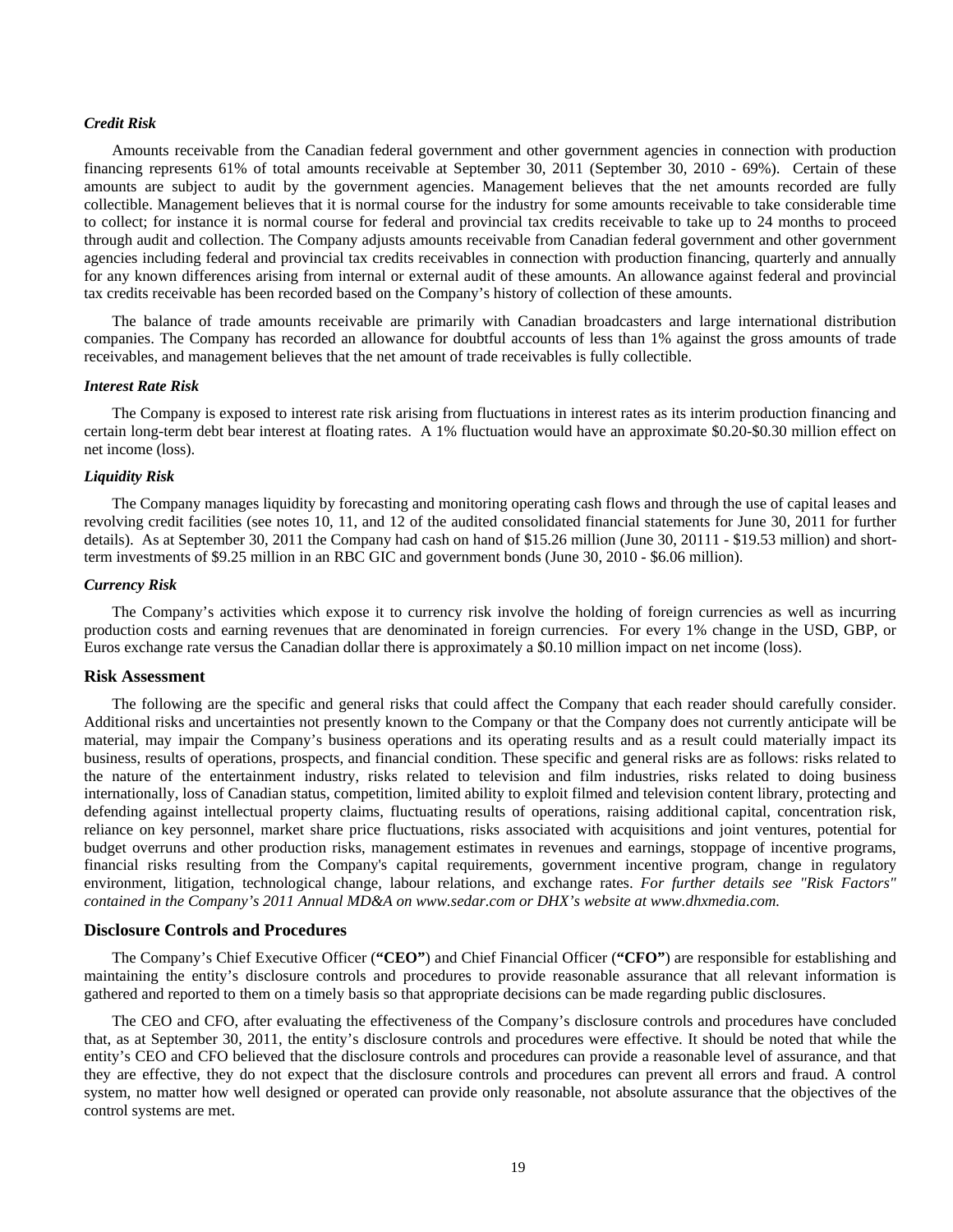#### *Internal Control over Financial Reporting ("ICFR")*

The Company's CEO and CFO are responsible for designing ICFR or causing these controls to be designed under their supervision in order to provide reasonable assurance regarding the reliability of financial reporting and the preparation of the financial statements for external purposes in accordance with IFRS.

ICFR has been designed based on the framework issued by COSO to provide reasonable assurance regarding the reliability of DHX's financial reporting and the preparation of financial statements for external purposes in accordance with IFRS.

Due to its inherent limitations, ICFR may not prevent or detect material misstatements. Also, projections of any evaluation of effectiveness to future periods are subject to the risk that controls may become inadequate because of changes in conditions, or that the degree of compliance with the policies or procedures may deteriorate.

Management, under the supervision of the CEO and CFO conducted an evaluation of control design on ICFR as at September 30, 2011. Based on this evaluation, Management has concluded that the Company's ICFR were adequate and effective to ensure that material information relating to the Company and its consolidated subsidiaries required to be disclosed in the Company's reports filed or submitted under the National Instrument 52-109 would have been known to them.

#### *Changes in ICFR*

There were no changes in the Company's ICFR that occurred during the three months ended September 30, 2011 that to Management's knowledge have materially affected or are reasonably likely to materially affect the entity's ICFR.

# **Use of Non-GAAP Financial Measures**

In addition to the results reported in accordance with IFRS or GAAP, the Company uses various non-GAAP financial measures, which are not recognized under IFRS or GAAP, as supplemental indicators of our operating performance and financial position. These non-GAAP financial measures are provided to enhance the user's understanding of our historical and current financial performance and our prospects for the future. Management believes that these measures provide useful information in that they exclude amounts that are not indicative of our core operating results and ongoing operations and provide a more consistent basis for comparison between periods. The following discussion explains the Company's use of EBITDA, Gross Margin, and Adjusted Operating Activities as measures of performance.

"**EBITDA**" and "**Adjusted EBITDA**" means earnings (loss) before interest, taxes, depreciation, amortization, stock-based compensation expense, foreign exchange (loss) gain and impairment of certain investments in film and television programs ("Adjusted EBITDA"). Amortization includes amortization of PP&E, acquired libraries, and intangible assets. EBITDA and Adjusted EBITDA represents net income (loss) of the Company before amortization of PP&E, acquired libraries, and intangible assets, interest expense, interest income, non-controlling interest, share of loss of associates (formerly, equity income), development expenses, stock-based compensation expense, and foreign exchange (loss) gain. EBITDA and Adjusted EBITDA are not earnings measures recognized by GAAP and do not have a standardized meaning prescribed by GAAP. Therefore, EBITDA and Adjusted EBITDA may not be comparable to similar measures presented by other issuers. Management believes EBITDA and Adjusted EBITDA to be meaningful indicators of our performance that provides useful information to investors regarding our financial condition and results of operation.

"**Gross Margin**" means revenue less direct production costs and amortization of film and television programs produced. Gross Margin is not an earnings measure recognized by GAAP and does not have a standardized meaning prescribed by GAAP. Therefore, Gross Margin may not be comparable to similar measures presented by other issuers.

"**Adjusted Operating Activities**" is a non-GAAP financial measure of cash inflows and outflows from operating activities adjusted for increases and decreases in interim production financing, as in Management's opinion, these are also an integral part of determining cash flows from operations. Adjusted Operating Activities is one of the key cash flow measurement tools used by Management in assessing cash flow performance.

**A reconciliation of historical results to EBITDA and Adjusted EBITDA is presented on the next page.**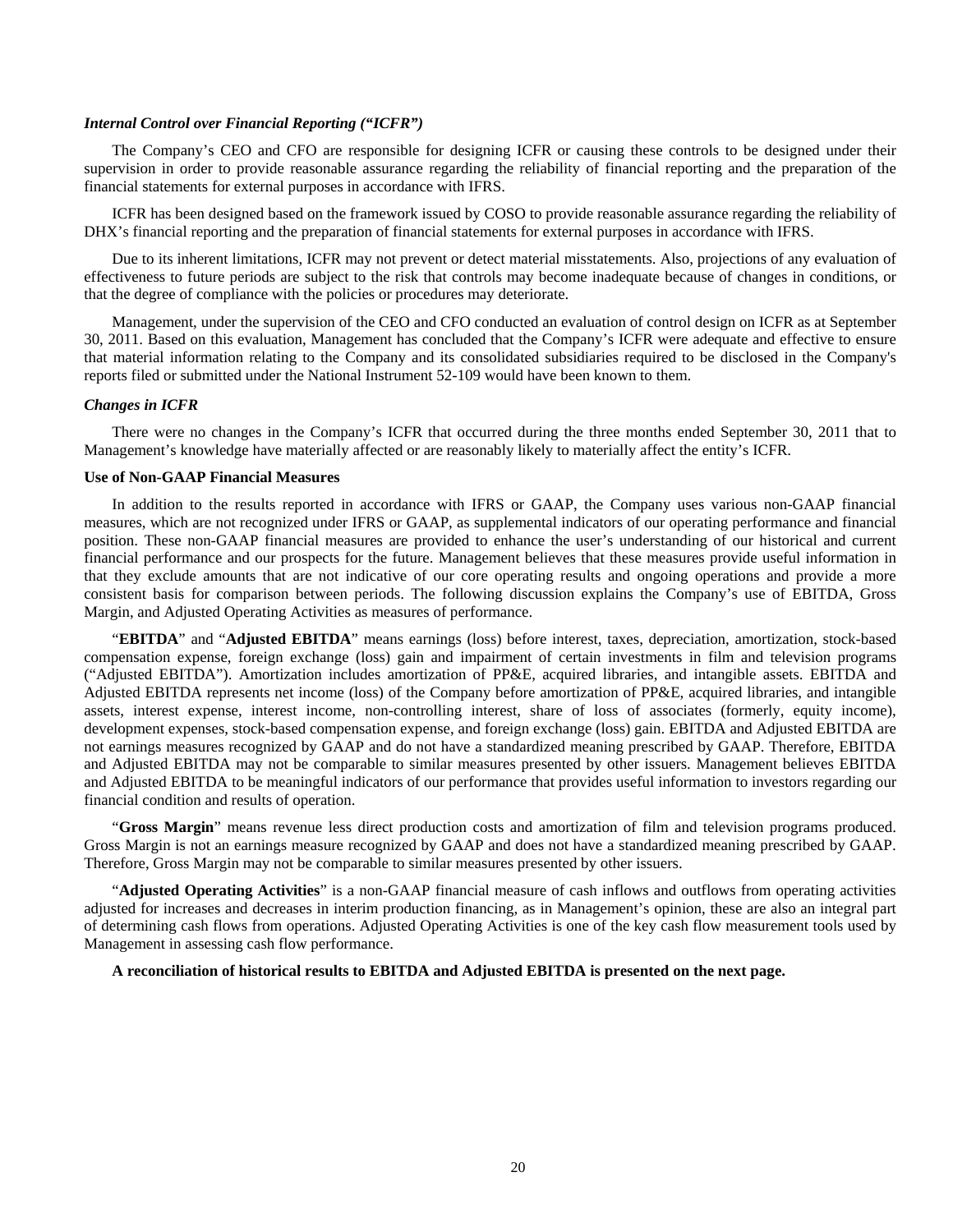## **Reconciliation of Historical Results to EBITDA and Adjusted EBITDA**

EBITDA and Adjusted EBITDA are not recognized earnings measures under GAAP and do not have standardized meanings prescribed by GAAP. Therefore EBITDA and Adjusted EBITDA may not be comparable to similar measures presented by other companies or issuers. Investors are cautioned that EBITDA and Adjusted EBITDA should not be construed as alternatives to net income or loss determined in accordance with GAAP as an indicator of the Company's performance or to cash flows from operating, investing, and financing activities as a measure of liquidity and cash flows. The following table reconciles income (loss) before income taxes, EBITDA and Adjusted EBITDA, and Gross Margin, based on the unaudited interim financial statements of the Company for Q1 2012 and Q1 2011 found on www.sedar.com and www.dhxmedia.com. For further description see "Use of Non-GAAP Financial Measures" elsewhere in this MD&A. **In addition, the table reconciles EBITDA reported under IFRS to those previously reported under CGAAP.**

*The operating results for any period should not be relied upon as an indication of results for any future period.*

|                                                         | <b>O1-2012</b>               |
|---------------------------------------------------------|------------------------------|
|                                                         | $($ \$000 $)$<br><b>IFRS</b> |
|                                                         | 481                          |
|                                                         | 56                           |
|                                                         | (63)                         |
|                                                         | 19                           |
|                                                         | (209)                        |
|                                                         | 878                          |
| Impairment in value of certain investment in film       |                              |
|                                                         | 135                          |
|                                                         | 135                          |
|                                                         | 230                          |
|                                                         | 1,662                        |
| Selling, general and administrative, net of share-based |                              |
|                                                         | 3,438                        |
|                                                         | 5,100                        |

|                                                         | O1-2011                |                       |                               |
|---------------------------------------------------------|------------------------|-----------------------|-------------------------------|
|                                                         | (\$000)<br><b>IFRS</b> | (8000)<br>Adjustments | $($ \$000 $)$<br><b>CGAAP</b> |
| Income (loss) before income taxes for the period        | 642                    | (47)                  | 689                           |
|                                                         | 52                     |                       | 52                            |
|                                                         | (59)                   | (25)                  | (34)                          |
|                                                         | 71                     |                       | 71                            |
|                                                         | (146)                  |                       | (146)                         |
|                                                         | 766                    |                       | 766                           |
| Impairment in value of certain investment in film       |                        |                       |                               |
|                                                         | 100                    |                       | 100                           |
|                                                         | 68                     |                       | 68                            |
|                                                         | 142                    | (14)                  | 156                           |
|                                                         | 1,636                  | (86)                  | 1,722                         |
| Selling, general and administrative, net of share-based |                        |                       |                               |
|                                                         | 3,281                  | 71                    | 3,210                         |
|                                                         | 4,917                  | (15)                  | 4,932                         |

<sup>1</sup>Certain of the comparative Non-GAAP Financial Measures ("NGFM") are adjusted for all necessary adjustments, consisting of normal recurring adjustments and any changes in the current definition of NGFM (see "Use of Non-GAAP Financial Measures" section of this MD&A for further details).

2 Effective Q4 2010 and onward, foreign exchange losses (gains) have been adjusted on 2010 final audit out of direct production costs and amortization of film and television produced and shown separately as a line item in the Consolidated Statement of Income (Loss) and Comprehensive Income (Loss). The Company has adjusted accordingly for all prior quarters reported.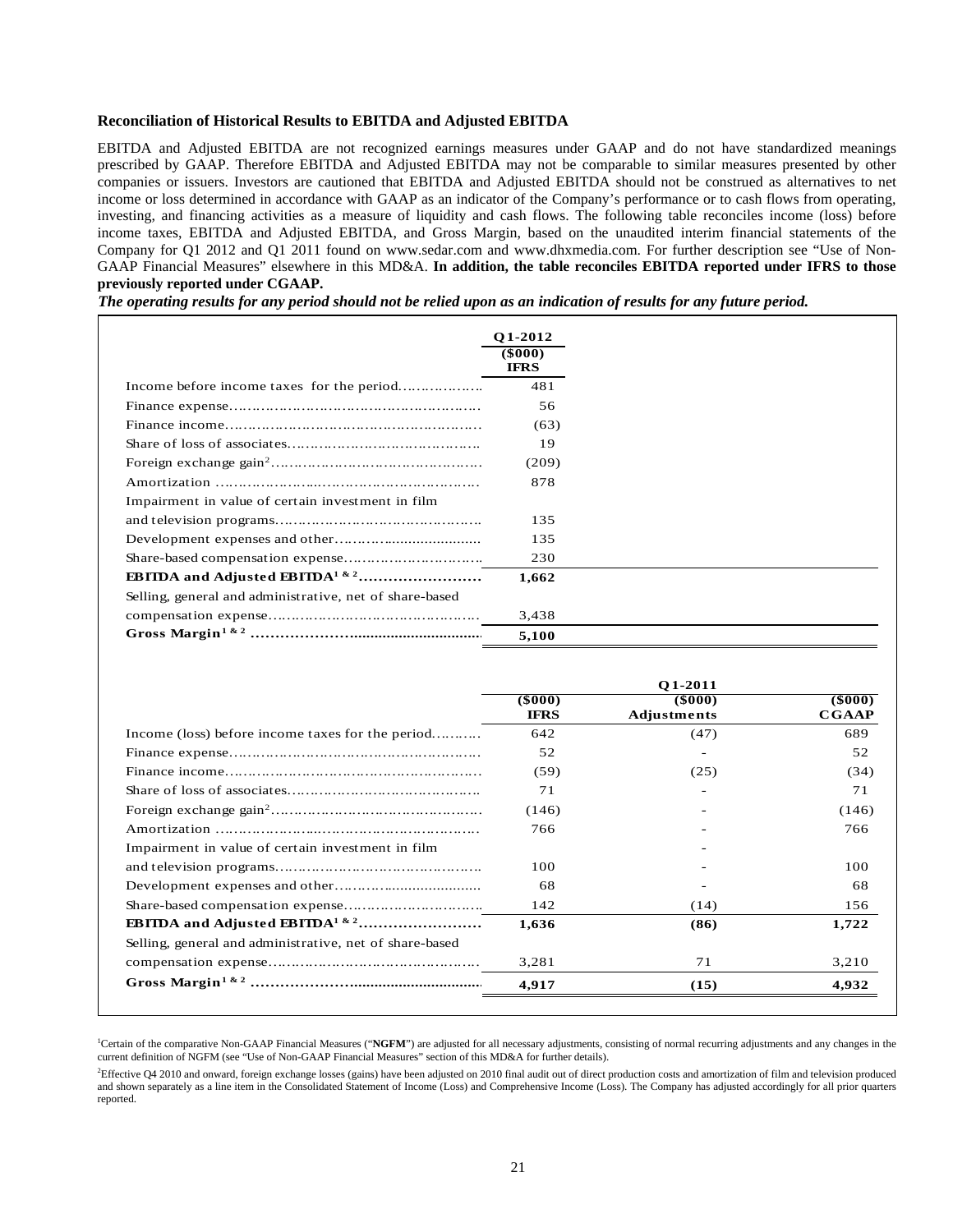

# **DHX MEDIA LTD.**

# **Q1 2012**

**Supplemental Information For the Three Months Ended September 30, 2011**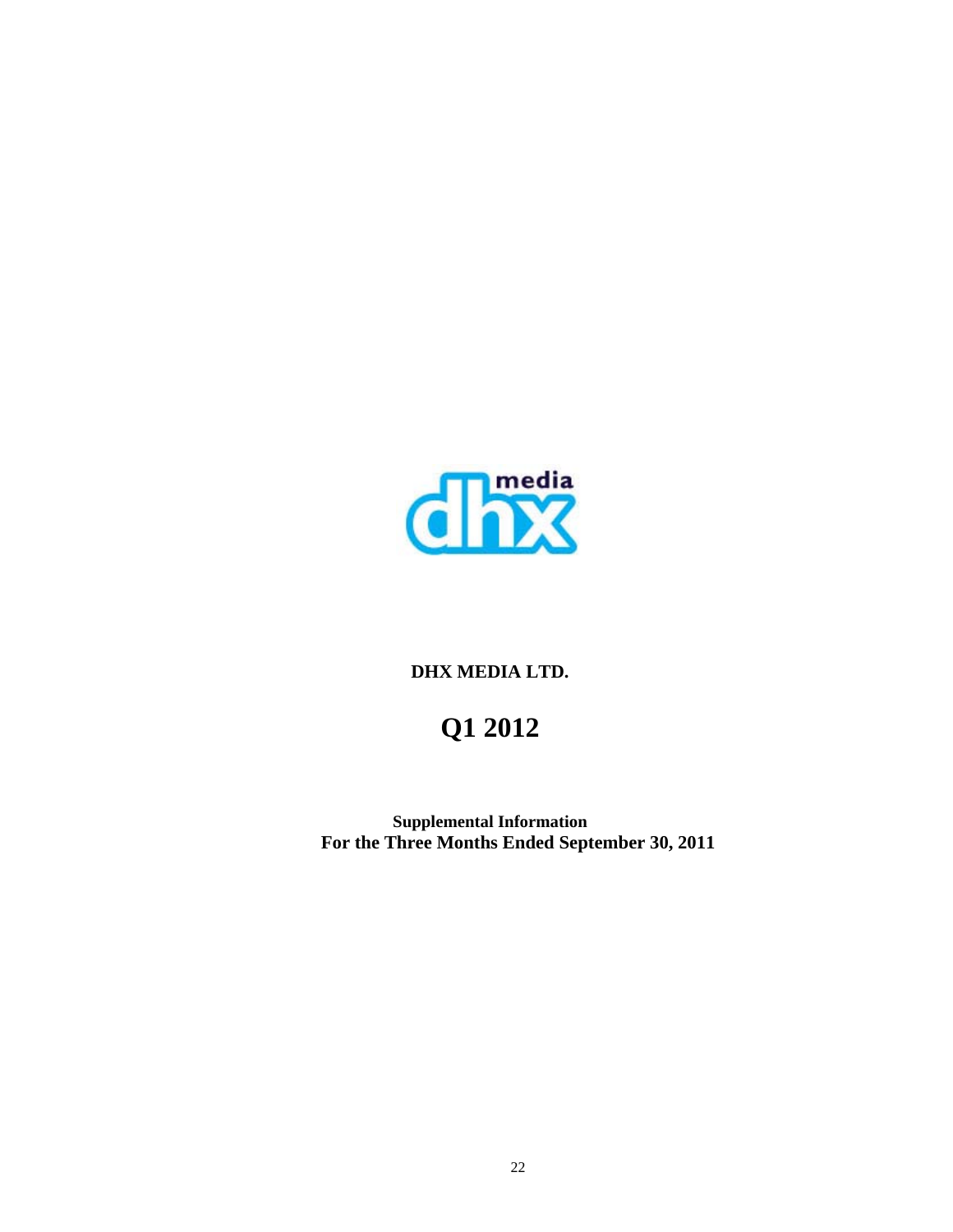# **1. Summary of securities issued and options and warrants granted during the three months ended September 30, 2011 (expressed in thousands of Canadian dollars, except for shares and amounts per share)**

**a. Summary of securities issued** 

|                                                           | Number of<br>Value<br><b>Common</b> |        |
|-----------------------------------------------------------|-------------------------------------|--------|
|                                                           |                                     |        |
|                                                           | <b>Shares</b>                       |        |
| Balance at June 30, 2011                                  | 61,596,615                          | 76,437 |
| Shares issued as part of employee share purchase plan     | 3,061                               |        |
| Normal course issuer bid shares repurchased and cancelled | (606, 500)                          | (501)  |
| <b>Balance at September 30, 2011</b>                      | 60,993,176                          | 75.939 |

# **b. Summary of options and warrants**

| <b>Options</b>                       | Number of<br><b>Options</b> | Weighted-average<br>exercise price |
|--------------------------------------|-----------------------------|------------------------------------|
| <b>Balance at June 30, 2011</b>      | 4,020,000                   | \$1.07                             |
| Granted to an employee               | 300,000                     | \$0.83                             |
| Options expired                      | (125,000)                   | \$1.33                             |
| <b>Balance at September 30, 2011</b> | 4,195,000                   | \$1.04                             |

| <b>Warrants</b>                                 | Number of<br>Warrants | Weighted-average<br>exercise price |  |
|-------------------------------------------------|-----------------------|------------------------------------|--|
| Balance at June 30, 2011 and September 30, 2011 | 937.500               | \$1.15                             |  |

# **c**. **Summary of securities as at the end of the reporting period**

# **i. Authorized share capital**

Unlimited common shares without nominal or par value; 100,000,000 preferred variable voting shares, redeemable at the option of the Company at any time at a millionth of a cent per share, no entitlement to dividends, voting.

# **ii. Shares outstanding and recorded value**

60,993,176 common shares at a recorded value of \$75,939; 100,000,000 preferred variable voting shares at a recorded value of nil.